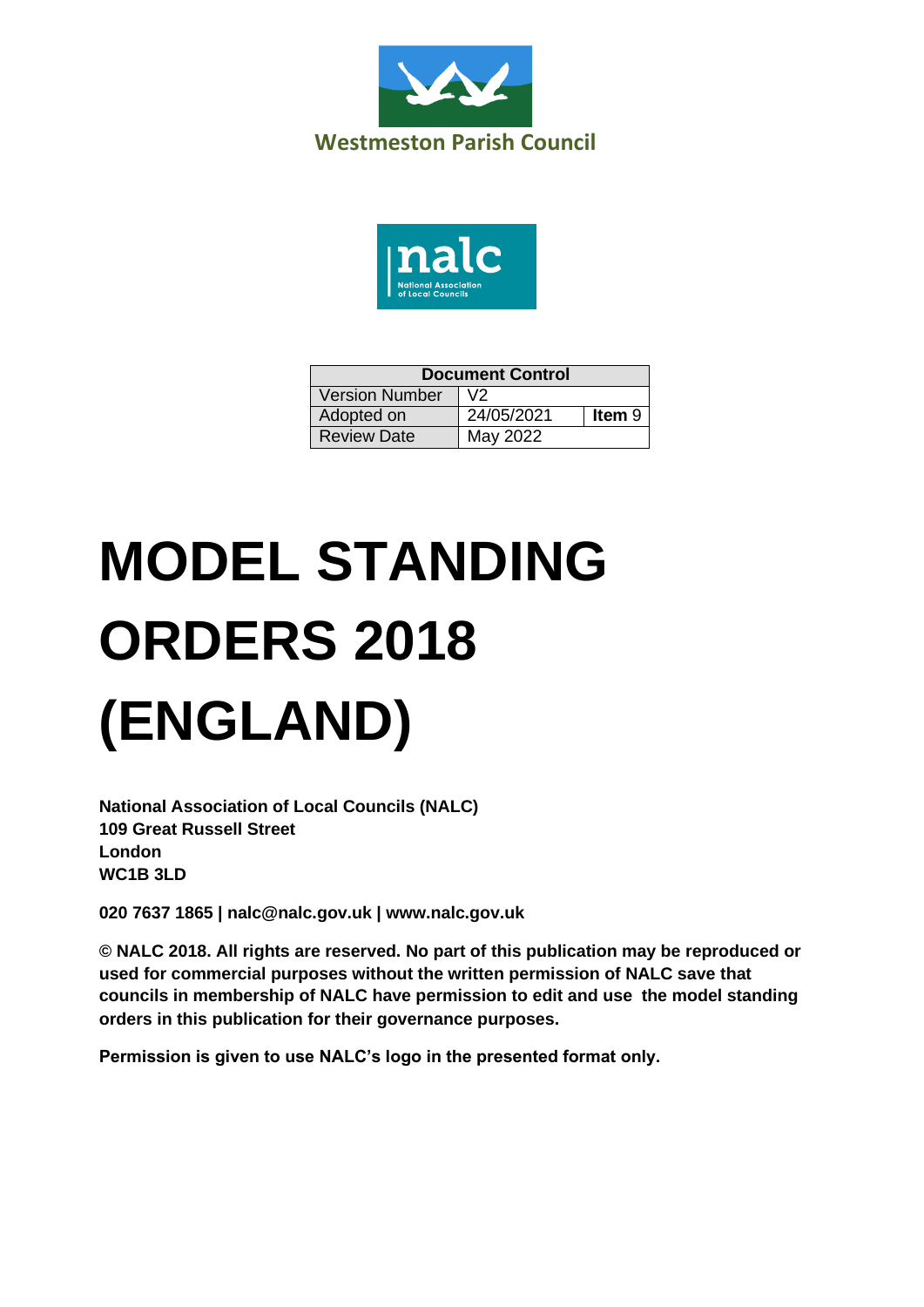| $\mathbf 1$ .  |                                                               |
|----------------|---------------------------------------------------------------|
| 2.             |                                                               |
| 3 <sub>1</sub> |                                                               |
| 4.             |                                                               |
| 5.             |                                                               |
| 6.             | EXTRAORDINARY MEETINGS OF THE COUNCIL, COMMITTEES AND SUB-    |
| 7.             |                                                               |
| 8.             |                                                               |
| 9.             | MOTIONS FOR A MEETING THAT REQUIRE WRITTEN NOTICE TO BE GIVEN |
|                | 10. MOTIONS AT A MEETING THAT DO NOT REQUIRE WRITTEN NOTICE13 |
|                |                                                               |
|                |                                                               |
|                |                                                               |
|                |                                                               |
|                |                                                               |
|                |                                                               |
|                |                                                               |
|                |                                                               |
|                |                                                               |
|                |                                                               |
|                | 21. RESPONSIBILITIES UNDER DATA PROTECTION LEGISLATION 20     |
|                |                                                               |
|                |                                                               |
|                | 24. COMMUNICATING WITH DISTRICT AND COUNTY OR UNITARY         |
|                |                                                               |
|                |                                                               |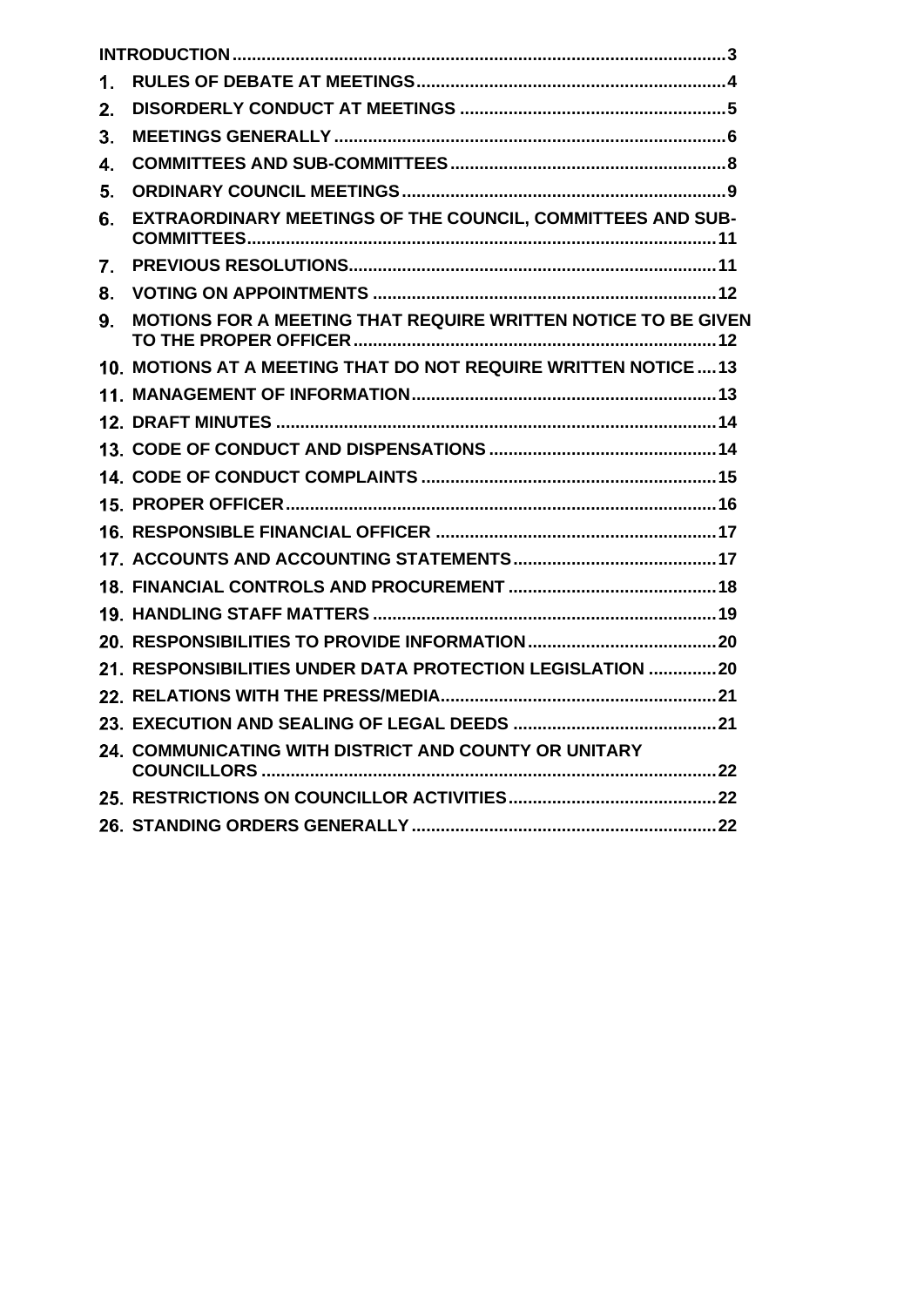# <span id="page-2-0"></span>**INTRODUCTION**

These model standing orders update the National Association of Local Council (NALC) model standing orders contained in "Local Councils Explained" by Meera Tharmarajah (© 2013 NALC). This publication contains new model standing orders which reference new legislation introduced after 2013 when the last model standing orders were published.

# **HOW TO USE MODEL STANDING ORDERS**

Standing orders are the written rules of a local council. Standing orders are essential to regulate the proceedings of a meeting. A council may also use standing orders to confirm or refer to various internal organisational and administrative arrangements. The standing orders of a council are not the same as the policies of a council but standing orders may refer to them.

Local councils operate within a wide statutory framework. NALC model standing orders incorporate and reference many statutory requirements to which councils are subject. It is not possible for the model standing orders to contain or reference all the statutory or legal requirements which apply to local councils. For example, it is not practical for model standing orders to document all obligations under data protection legislation. The statutory requirements to which a council is subject apply whether or not they are incorporated in a council's standing orders.

The model standing orders do not include model financial regulations. Financial regulations are standing orders to regulate and control the financial affairs and accounting procedures of a local council. The financial regulations, as opposed to the standing orders of a council, include most of the requirements relevant to the council's Responsible Financial Officer. Model financial regulations are available to councils in membership of NALC.

## **DRAFTING NOTES**

Model standing orders that are in bold type contain legal and statutory requirements. It is recommended that councils adopt them without changing them or their meaning. Model standing orders not in bold are designed to help councils operate effectively but they do not contain statutory requirements so they may be adopted as drafted or amended to suit a council's needs. It is NALC's view that all model standing orders will generally be suitable for councils.

For convenience, the word "councillor" is used in model standing orders and, unless the context suggests otherwise, includes a non-councillor with or without voting rights.

A model standing order that includes brackets like this '( )' requires information to be inserted by a council. A model standing order that includes brackets like this '[ ]' and the term 'OR' provides alternative options for a council to choose from when determining standing orders.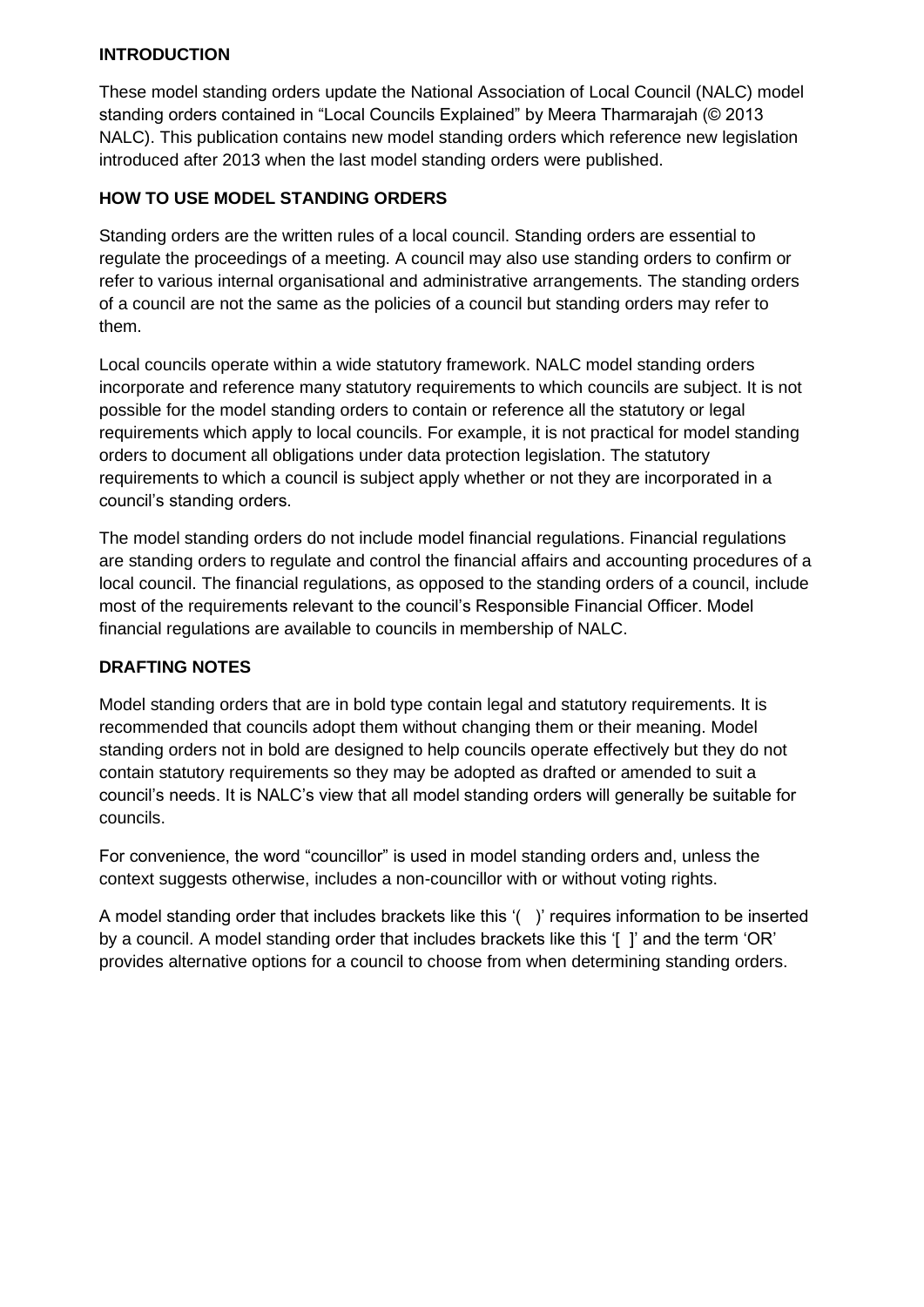#### <span id="page-3-0"></span>**RULES OF DEBATE AT MEETINGS**  $1.$

- a Motions on the agenda shall be considered in the order that they appear unless the order is changed at the discretion of the chairman of the meeting.
- b A motion (including an amendment) shall not be progressed unless it has been moved and seconded.
- c A motion on the agenda that is not moved by its proposer may be treated by the chairman of the meeting as withdrawn.
- d If a motion (including an amendment) has been seconded, it may be withdrawn by the proposer only with the consent of the seconder and the meeting.
- e An amendment is a proposal to remove or add words to a motion. It shall not negate the motion.
- f If an amendment to the original motion is carried, the original motion (as amended) becomes the substantive motion upon which further amendment(s) may be moved.
- g An amendment shall not be considered unless early verbal notice of it is given at the meeting and, if requested by the chairman of the meeting, is expressed in writing to the chairman.
- h A councillor may move an amendment to his own motion if agreed by the meeting. If a motion has already been seconded, the amendment shall be with the consent of the seconder and the meeting.
- i If there is more than one amendment to an original or substantive motion, the amendments shall be moved in the order directed by the chairman of the meeting.
- j Subject to standing order 1(k), only one amendment shall be moved and debated at a time, the order of which shall be directed by the chairman of the meeting.
- k One or more amendments may be discussed together if the chairman of the meeting considers this expedient but each amendment shall be voted upon separately.
- l A councillor may not move more than one amendment to an original or substantive motion.
- m The mover of an amendment has no right of reply at the end of debate on it.
- n Where a series of amendments to an original motion are carried, the mover of the original motion shall have a right of reply either at the end of debate on the first amendment or at the very end of debate on the final substantive motion immediately before it is put to the vote.
- o Unless permitted by the chairman of the meeting, a councillor may speak once in the debate on a motion except:
	- i. to speak on an amendment moved by another councillor;
	- ii. to move or speak on another amendment if the motion has been amended since he last spoke;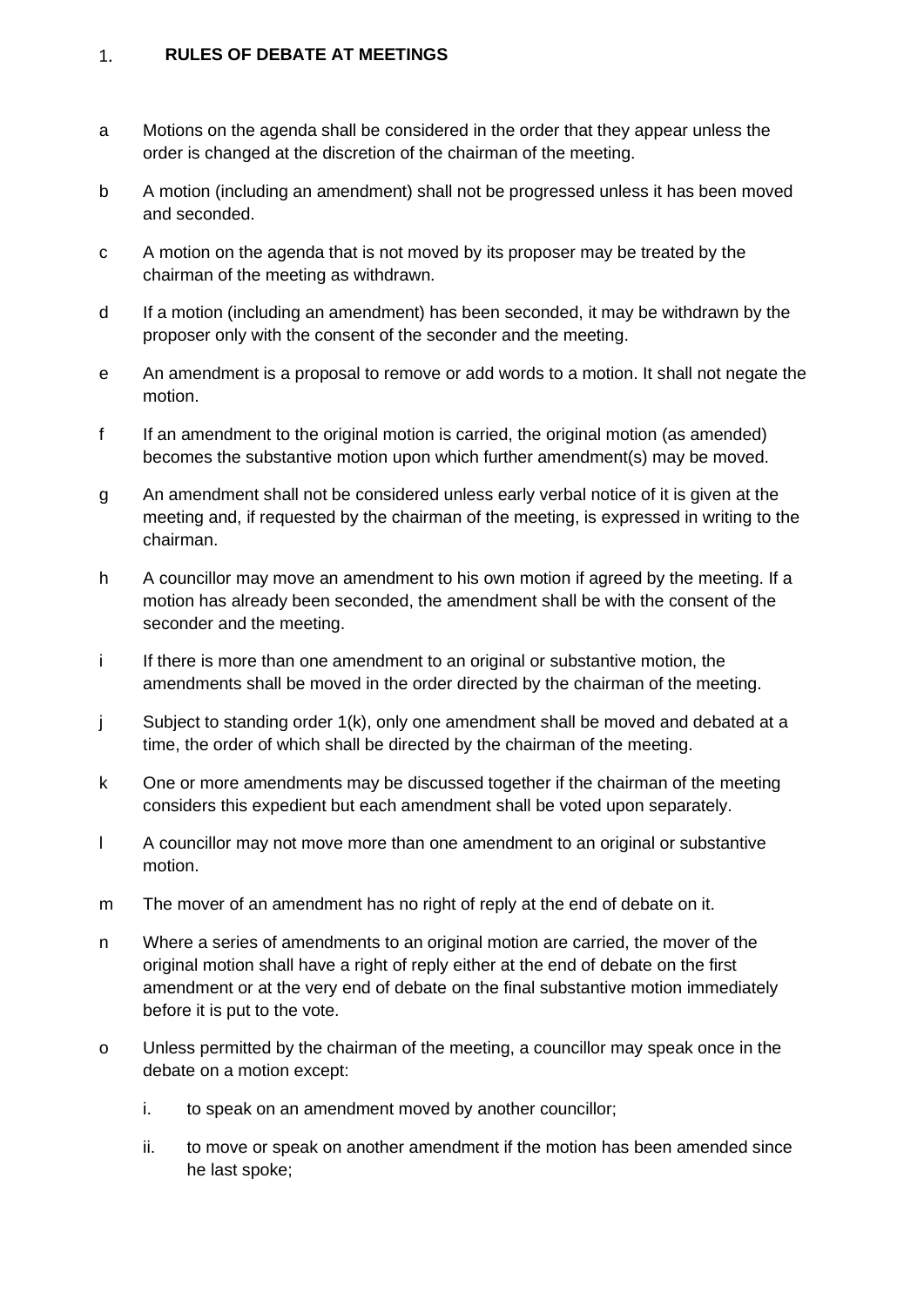- iii. to make a point of order;
- iv. to give a personal explanation; or
- v. to exercise a right of reply.
- p During the debate on a motion, a councillor may interrupt only on a point of order or a personal explanation and the councillor who was interrupted shall stop speaking. A councillor raising a point of order shall identify the standing order which he considers has been breached or specify the other irregularity in the proceedings of the meeting he is concerned by.
- q A point of order shall be decided by the chairman of the meeting and his decision shall be final.
- r When a motion is under debate, no other motion shall be moved except:
	- i. to amend the motion;
	- ii. to proceed to the next business;
	- iii. to adjourn the debate;
	- iv. to put the motion to a vote;
	- v. to ask a person to be no longer heard or to leave the meeting;
	- vi. to refer a motion to a committee or sub-committee for consideration;
	- vii. to exclude the public and press;
	- viii. to adjourn the meeting; or
	- ix. to suspend particular standing order(s) excepting those which reflect mandatory statutory or legal requirements.
- s Before an original or substantive motion is put to the vote, the chairman of the meeting shall be satisfied that the motion has been sufficiently debated and that the mover of the motion under debate has exercised or waived his right of reply.
- t Excluding motions moved under standing order 1(r), the contributions or speeches by a councillor shall relate only to the motion under discussion and shall not exceed (3 ) minutes without the consent of the chairman of the meeting.

#### <span id="page-4-0"></span> $2<sub>1</sub>$ **DISORDERLY CONDUCT AT MEETINGS**

- a No person shall obstruct the transaction of business at a meeting or behave offensively or improperly. If this standing order is ignored, the chairman of the meeting shall request such person(s) to moderate or improve their conduct.
- b If person(s) disregard the request of the chairman of the meeting to moderate or improve their conduct, any councillor or the chairman of the meeting may move that the person be no longer heard or be excluded from the meeting. The motion, if seconded, shall be put to the vote without discussion.
- c If a resolution made under standing order 2(b) is ignored, the chairman of the meeting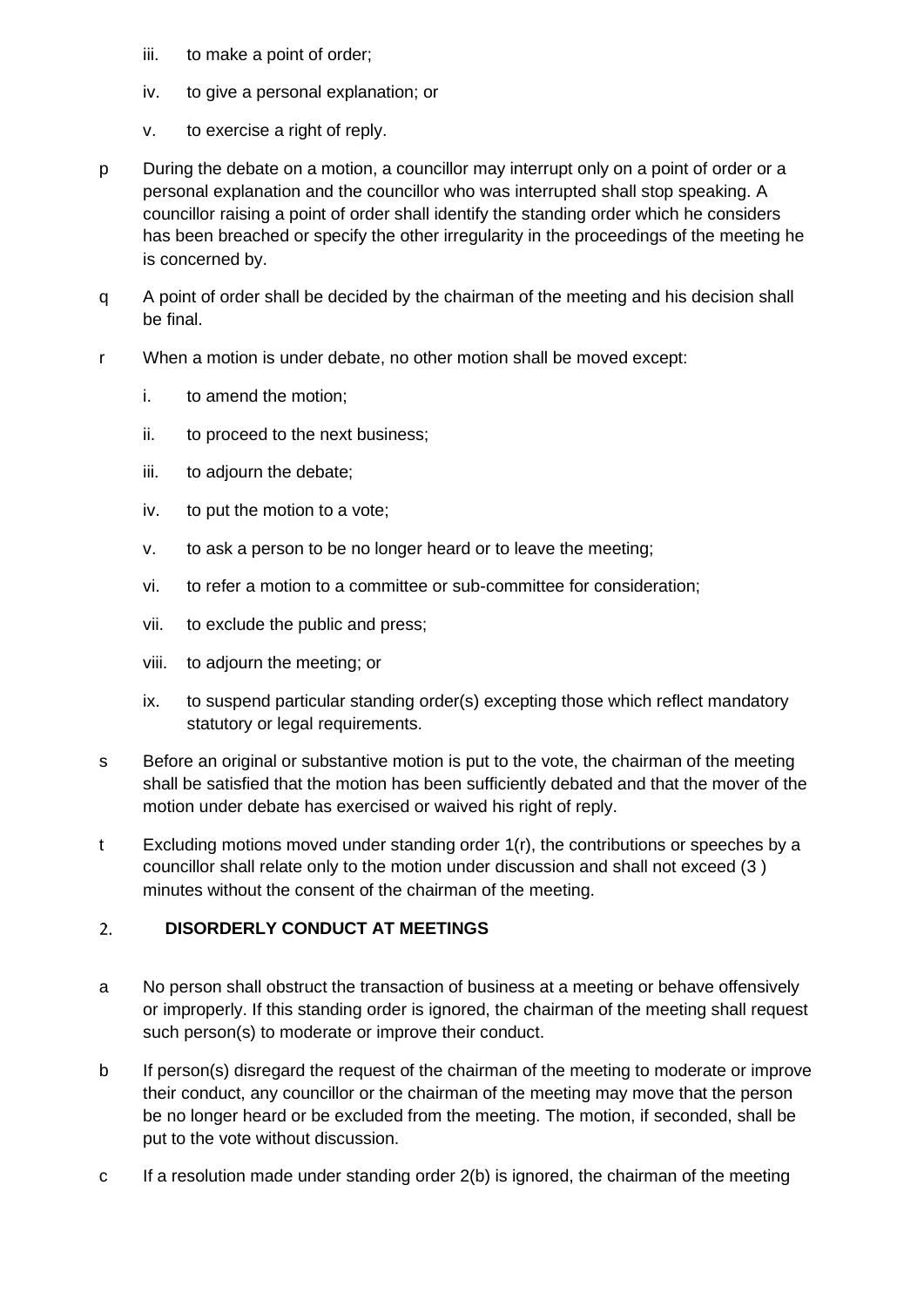may take further reasonable steps to restore order or to progress the meeting. This may include temporarily suspending or closing the meeting.

#### <span id="page-5-0"></span>**MEETINGS GENERALLY**  $3.$

| <b>Full Council meetings</b> | $\bullet$ |
|------------------------------|-----------|
| Committee meetings           | ●         |
| Sub-committee meetings       |           |

- a **Meetings shall not take place in premises which at the time of the meeting are used for the supply of alcohol, unless no other premises are available free of charge or at a reasonable cost.**
- b **The minimum three clear days for notice of a meeting does not include the day on which notice was issued, the day of the meeting, a Sunday, a day of the Christmas break, a day of the Easter break or of a bank holiday or a day appointed for public thanksgiving or mourning.**
- c **The minimum three clear days' public notice for a meeting does not include the day on which the notice was issued or the day of the meeting unless the meeting is convened at shorter notice** OR [The minimum three clear days' public notice of a meeting does not include the day on which the notice was issued or the day of the meeting].
- ● d **Meetings shall be open to the public unless their presence is prejudicial to the public interest by reason of the confidential nature of the business to be transacted or for other special reasons. The public's exclusion from part or all of a meeting shall be by a resolution which shall give reasons for the public's exclusion.**
	- e Members of the public may make representations, answer questions and give evidence at a meeting which they are entitled to attend in respect of the business on the agenda.
	- f The period of time designated for public participation at a meeting in accordance with standing order 3(e) shall not exceed ( 3 ) minutes unless directed by the chairman of the meeting.
	- g Subject to standing order 3(f), a member of the public shall not speak for more than ( 3 ) minutes.
	- h In accordance with standing order  $3(e)$ , a question shall not require a response at the meeting nor start a debate on the question. The chairman of the meeting may direct that a written or oral response be given.
	- i [A person shall stand when requesting to speak and when speaking (except when a person has a disability or is likely to suffer discomfort)] OR [A person shall raise his hand when requesting to speak and stand when speaking (except when a person has a disability or is likely to suffer discomfort)]. The chairman of the meeting may at any time permit a person to be seated when speaking.
	- j A person who speaks at a meeting shall direct his comments to the chairman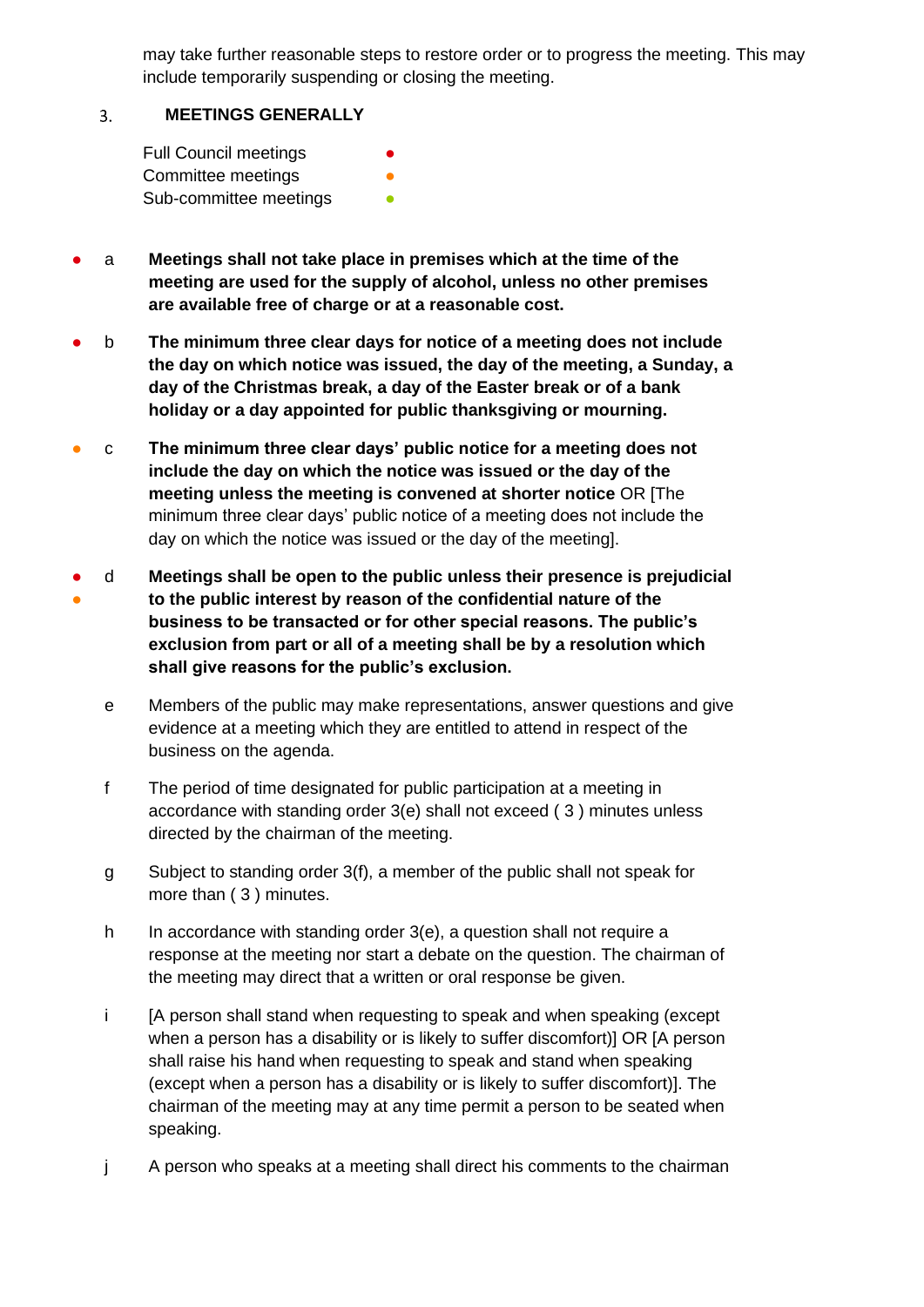of the meeting.

- k Only one person is permitted to speak at a time. If more than one person wants to speak, the chairman of the meeting shall direct the order of speaking.
- ● l **Subject to standing order 3(m), a person who attends a meeting is permitted to report on the meeting whilst the meeting is open to the public. To "report" means to film, photograph, make an audio recording of meeting proceedings, use any other means for enabling persons not present to see or hear the meeting as it takes place or later or to report or to provide oral or written commentary about the meeting so that the report or commentary is available as the meeting takes place or later to persons not present.**
- ● m **A person present at a meeting may not provide an oral report or oral commentary about a meeting as it takes place without permission.**
- ● n **The press shall be provided with reasonable facilities for the taking of their report of all or part of a meeting at which they are entitled to be present.**
- o **Subject to standing orders which indicate otherwise, anything authorised or required to be done by, to or before the Chairman of the Council may in his absence be done by, to or before the Vice-Chairman of the Council (if there is one).**
- p **The Chairman of the Council, if present, shall preside at a meeting. If the Chairman is absent from a meeting, the Vice-Chairman of the Council (if there is one) if present, shall preside. If both the Chairman and the Vice-Chairman are absent from a meeting, a councillor as chosen by the councillors present at the meeting shall preside at the meeting.**
- ● ● q **Subject to a meeting being quorate, all questions at a meeting shall be decided by a majority of the councillors and non-councillors with voting rights present and voting.**
- ● ● r **The chairman of a meeting may give an original vote on any matter put to the vote, and in the case of an equality of votes may exercise his casting vote whether or not he gave an original vote.**

*See standing orders 5(h) and (i) for the different rules that apply in the election of the Chairman of the Council at the annual meeting of the Council.*

- s **Unless standing orders provide otherwise, voting on a question shall be by a show of hands. At the request of a councillor, the voting on any question shall be recorded so as to show whether each councillor present and voting gave his vote for or against that question.** Such a request shall be made before moving on to the next item of business on the agenda.
	- t The minutes of a meeting shall include an accurate record of the following: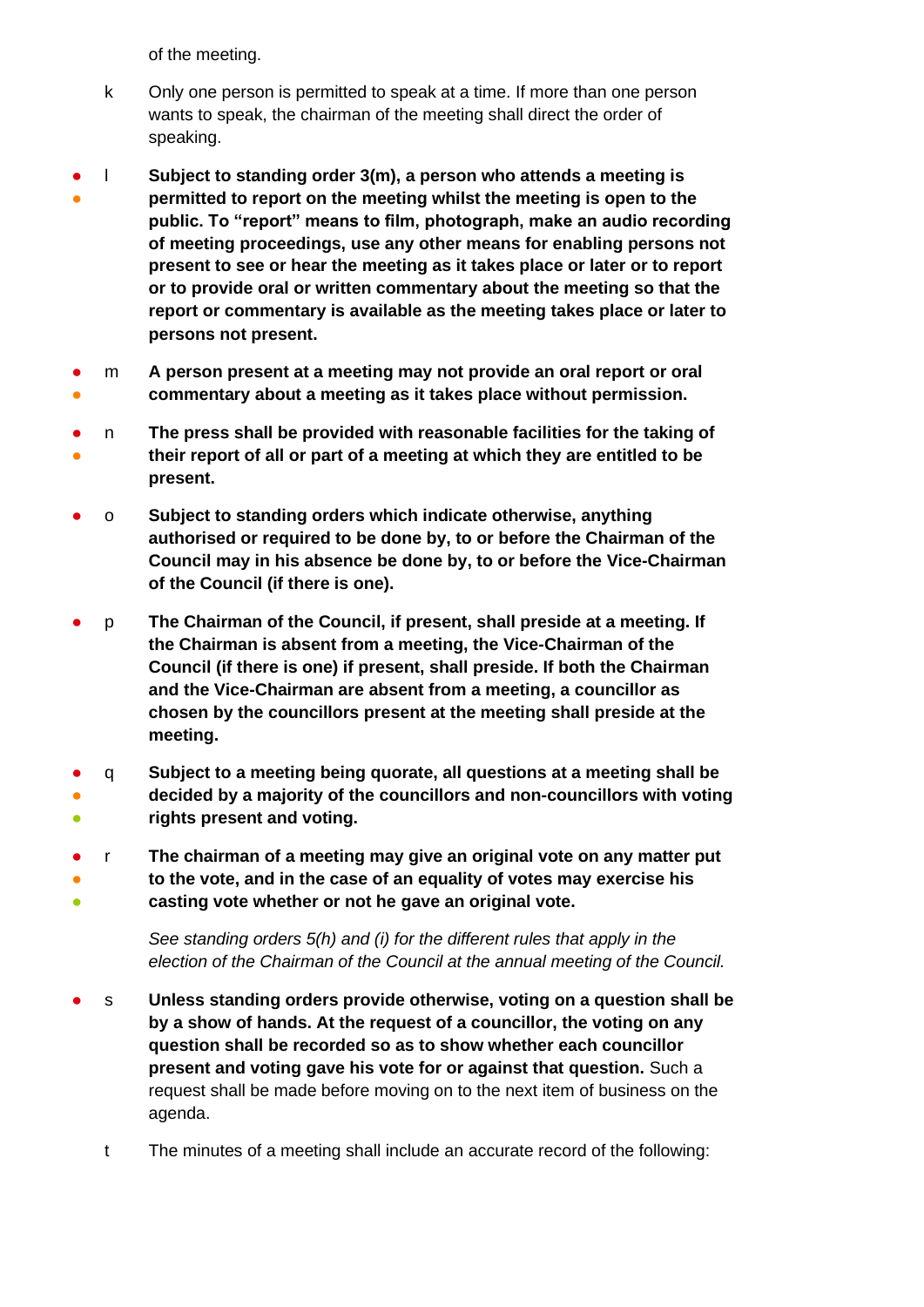- i. the time and place of the meeting;
- ii. the names of councillors who are present and the names of councillors who are absent;
- iii. interests that have been declared by councillors and non-councillors with voting rights;
- iv. the grant of dispensations (if any) to councillors and non-councillors with voting rights;
- v. whether a councillor or non-councillor with voting rights left the meeting when matters that they held interests in were being considered;
- vi. if there was a public participation session; and
- vii. the resolutions made.
- u **A councillor or a non-councillor with voting rights who has a**
- ● **disclosable pecuniary interest or another interest as set out in the Council's code of conduct in a matter being considered at a meeting is subject to statutory limitations or restrictions under the code on his right to participate and vote on that matter.**
- v **No business may be transacted at a meeting unless at least one-third of the whole number of members of the Council are present and in no case shall the quorum of a meeting be less than three.**

*See standing order 4d(viii) for the quorum of a committee or sub-committee meeting.* 

- w **If a meetng is or becomes inquorate no business shall be transacted**
- ● and the meeting shall be closed. The business on the agenda for the meeting shall be adjourned to another meeting.
	- x A meeting shall not exceed a period of ( 3 ) hours.

#### <span id="page-7-0"></span>**COMMITTEES AND SUB-COMMITTEES** 4.

- a **Unless the Council determines otherwise, a committee may appoint a subcommittee whose terms of reference and members shall be determined by the committee.**
- b **The members of a committee may include non-councillors unless it is a committee which regulates and controls the finances of the Council.**
- c **Unless the Council determines otherwise, all the members of an advisory committee and a sub-committee of the advisory committee may be noncouncillors.**
- d The Council may appoint standing committees or other committees as may be necessary, and: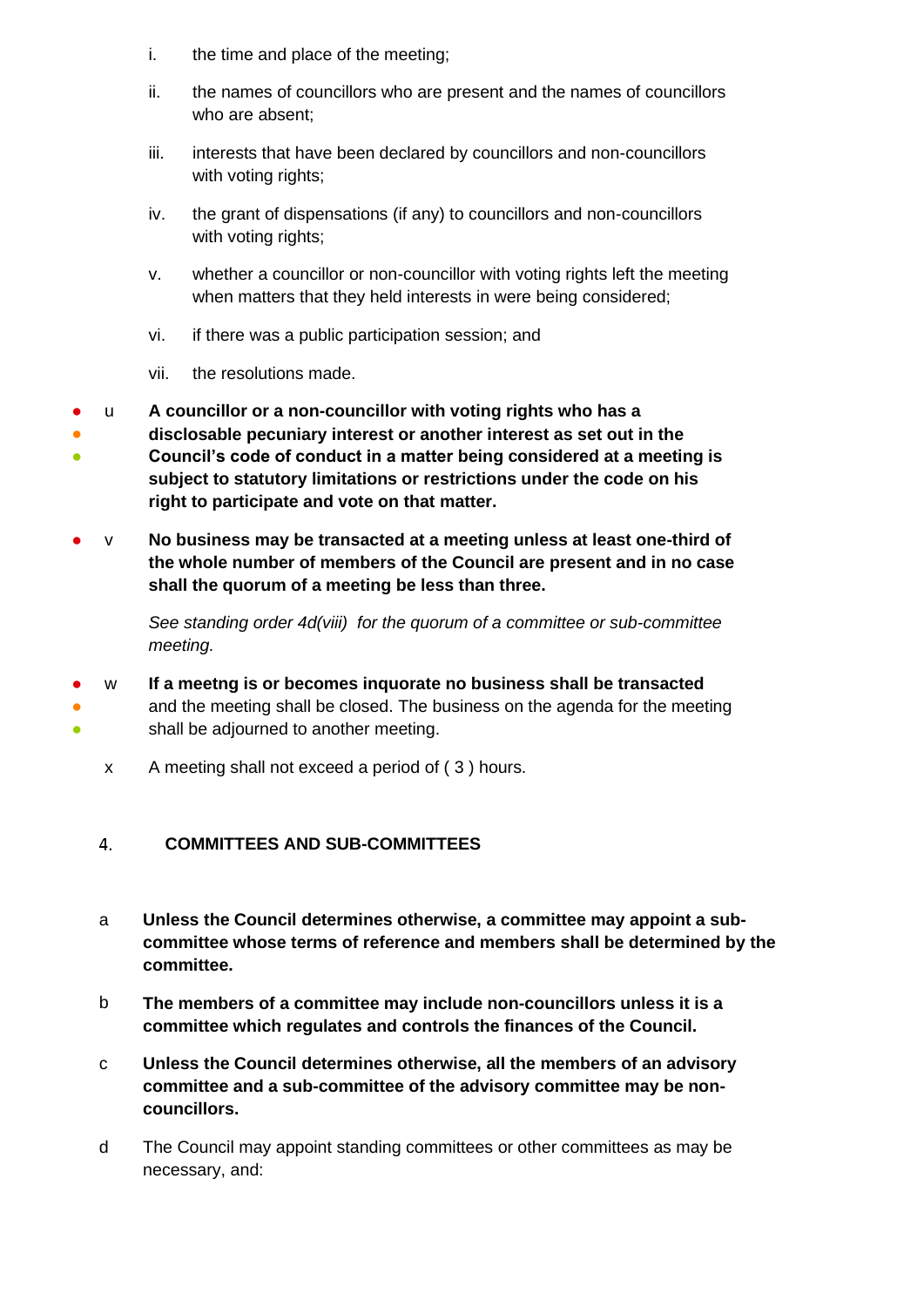- i. shall determine their terms of reference;
- ii. shall determine the number and time of the ordinary meetings of a standing committee up until the date of the next annual meeting of the Council;
- iii. shall permit a committee, other than in respect of the ordinary meetings of a committee, to determine the number and time of its meetings;
- iv. shall, subject to standing orders 4(b) and (c), appoint and determine the terms of office of members of such a committee;
- v. may, subject to standing orders 4(b) and (c), appoint and determine the terms of office of the substitute members to a committee whose role is to replace the ordinary members at a meeting of a committee if the ordinary members of the committee confirm to the Proper Officer ( ) days before the meeting that they are unable to attend;
- vi. shall, after it has appointed the members of a standing committee, appoint the chairman of the standing committee;
- vii. shall permit a committee other than a standing committee, to appoint its own chairman at the first meeting of the committee;
- viii. shall determine the place, notice requirements and quorum for a meeting of a committee and a sub-committee which, in both cases, shall be no less than three;
- ix. shall determine if the public may participate at a meeting of a committee;
- x. shall determine if the public and press are permitted to attend the meetings of a sub-committee and also the advance public notice requirements, if any, required for the meetings of a sub-committee;
- xi. shall determine if the public may participate at a meeting of a sub-committee that they are permitted to attend; and
- xii. may dissolve a committee or a sub-committee.

#### <span id="page-8-0"></span> $5.$ **ORDINARY COUNCIL MEETINGS**

- a **In an election year, the annual meeting of the Council shall be held on or within 14 days following the day on which the councillors elected take office.**
- b **In a year which is not an election year, the annual meeting of the Council shall be held on such day in May as the Council decides.**
- c **If no other time is fixed, the annual meeting of the Council shall take place at 6pm.**
- d **In addition to the annual meeting of the Council, at least three other ordinary meetings shall be held in each year on such dates and times as the Council decides.**
- e **The first business conducted at the annual meeting of the Council shall be the election of the Chairman and Vice-Chairman (if there is one) of the Council.**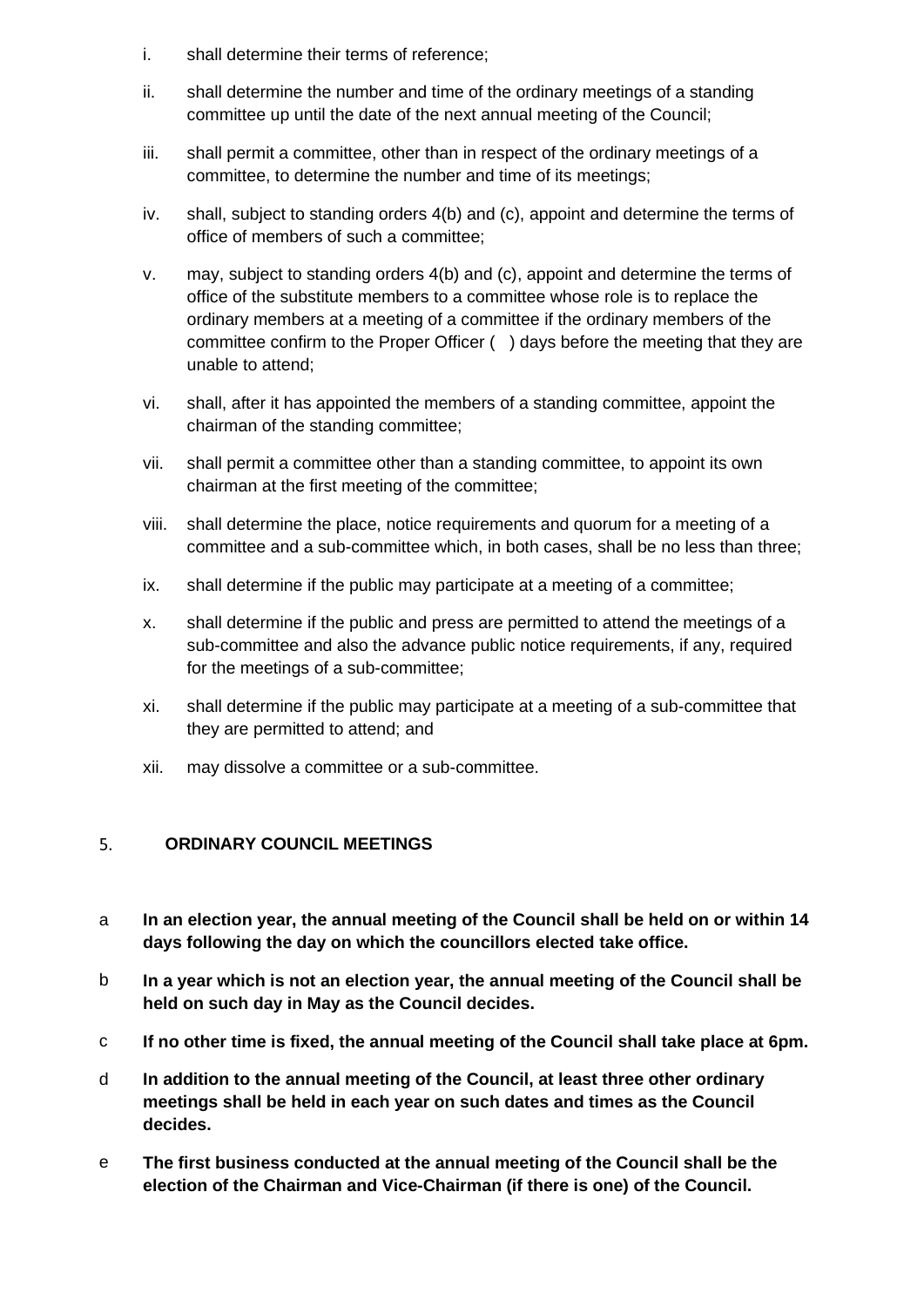- f **The Chairman of the Council, unless he has resigned or becomes disqualified, shall continue in office and preside at the annual meeting until his successor is elected at the next annual meeting of the Council.**
- g **The Vice-Chairman of the Council, if there is one, unless he resigns or becomes disqualified, shall hold office until immediately after the election of the Chairman of the Council at the next annual meeting of the Council.**
- h **In an election year, if the current Chairman of the Council has not been re-elected as a member of the Council, he shall preside at the annual meeting until a successor Chairman of the Council has been elected. The current Chairman of the Council shall not have an original vote in respect of the election of the new Chairman of the Council but shall give a casting vote in the case of an equality of votes.**
- i **In an election year, if the current Chairman of the Council has been re-elected as a member of the Council, he shall preside at the annual meeting until a new Chairman of the Council has been elected. He may exercise an original vote in respect of the election of the new Chairman of the Council and shall give a casting vote in the case of an equality of votes.**
- j Following the election of the Chairman of the Council and Vice-Chairman (if there is one) of the Council at the annual meeting, the business shall include:
	- i. **In an election year, delivery by the Chairman of the Council and councillors of their acceptance of office forms unless the Council resolves for this to be done at a later date. In a year which is not an election year, delivery by the Chairman of the Council of his acceptance of office form unless the Council resolves for this to be done at a later date;**
	- ii. Confirmation of the accuracy of the minutes of the last meeting of the Council;
	- iii. Receipt of the minutes of the last meeting of a committee;
	- iv. Consideration of the recommendations made by a committee;
	- v. Review of delegation arrangements to committees, sub-committees, staff and other local authorities;
	- vi. Review of the terms of reference for committees;
	- vii. Appointment of members to existing committees;
	- viii. Appointment of any new committees in accordance with standing order 4;
	- ix. Review and adoption of appropriate standing orders and financial regulations;
	- x. Review of arrangements (including legal agreements) with other local authorities, not-for-profit bodies and businesses.
	- xi. Review of representation on or work with external bodies and arrangements for reporting back;
	- xii. In an election year, to make arrangements with a view to the Council becoming eligible to exercise the general power of competence in the future;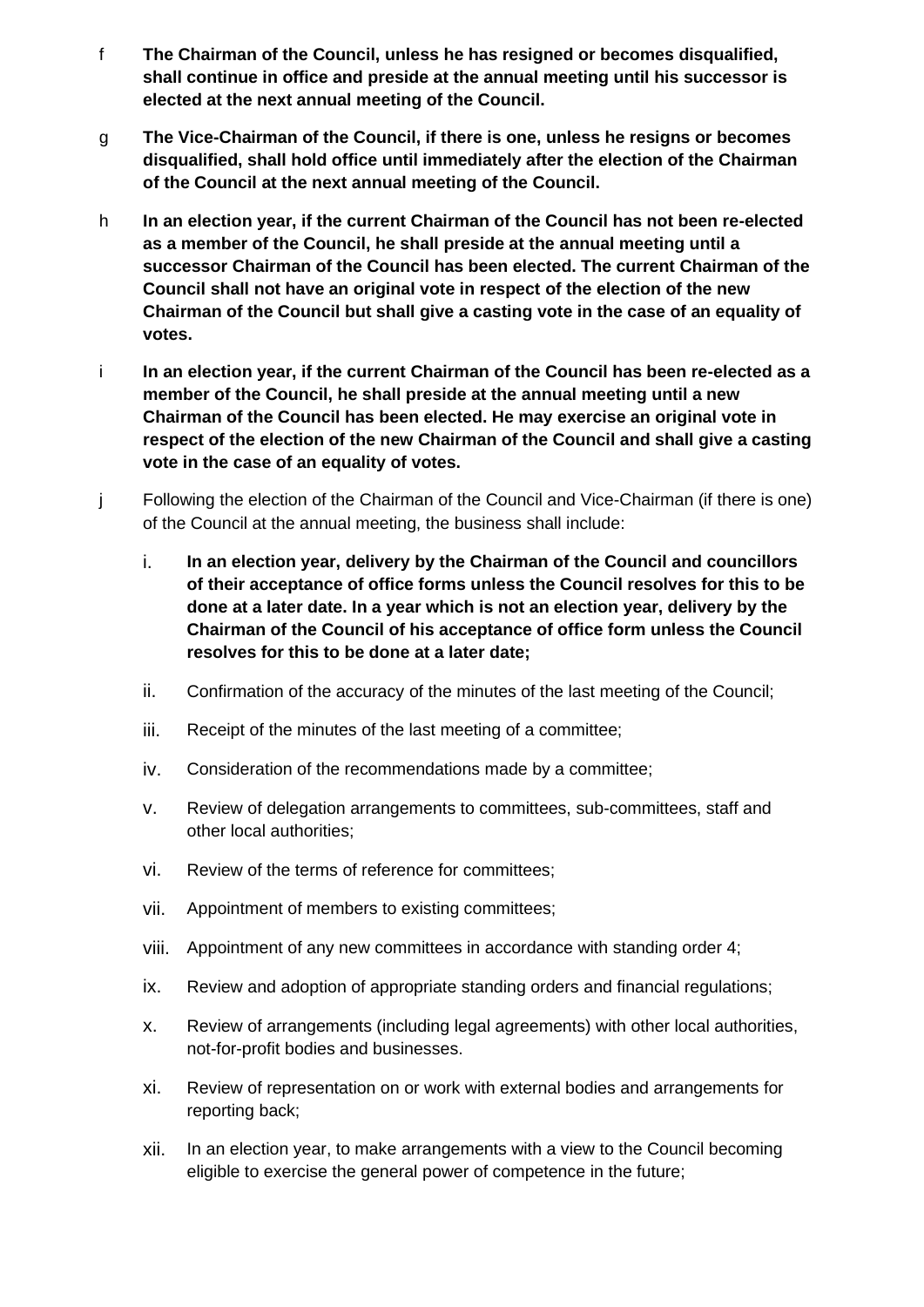- xiii. Review of inventory of land and other assets including buildings and office equipment;
- xiv. Confirmation of arrangements for insurance cover in respect of all insurable risks;
- xv. Review of the Council's and/or staff subscriptions to other bodies;
- xvi. Review of the Council's complaints procedure;
- xvii. Review of the Council's policies, procedures and practices in respect of its obligations under freedom of information and data protection legislation (*see also standing orders 11, 20 and 21*);
- xviii. Review of the Council's policy for dealing with the press/media;
- xix. Review of the Council's employment policies and procedures;
- xx. Review of the Council's expenditure incurred under s.137 of the Local Government Act 1972 or the general power of competence.
- xxi. Determining the time and place of ordinary meetings of the Council up to and including the next annual meeting of the Council.

### <span id="page-10-0"></span>6. **EXTRAORDINARY MEETINGS OF THE COUNCIL, COMMITTEES AND SUB-COMMITTEES**

- a **The Chairman of the Council may convene an extraordinary meeting of the Council at any time.**
- b **If the Chairman of the Council does not call an extraordinary meeting of the Council within seven days of having been requested in writing to do so by two councillors, any two councillors may convene an extraordinary meeting of the Council. The public notice giving the time, place and agenda for such a meeting shall be signed by the two councillors.**
- c The chairman of a committee [or a sub-committee] may convene an extraordinary meeting of the committee [or the sub-committee] at any time.
- d If the chairman of a committee [or a sub-committee] does not call an extraordinary meeting within ( 7 ) days of having been requested to do so by (2 ) members of the committee [or the sub-committee], any (2) members of the committee [or the subcommittee] may convene an extraordinary meeting of the committee [or a subcommittee].

#### <span id="page-10-1"></span> $7.$ **PREVIOUS RESOLUTIONS**

a A resolution shall not be reversed within six months except either by a special motion, which requires written notice by at least (3 ) councillors to be given to the Proper Officer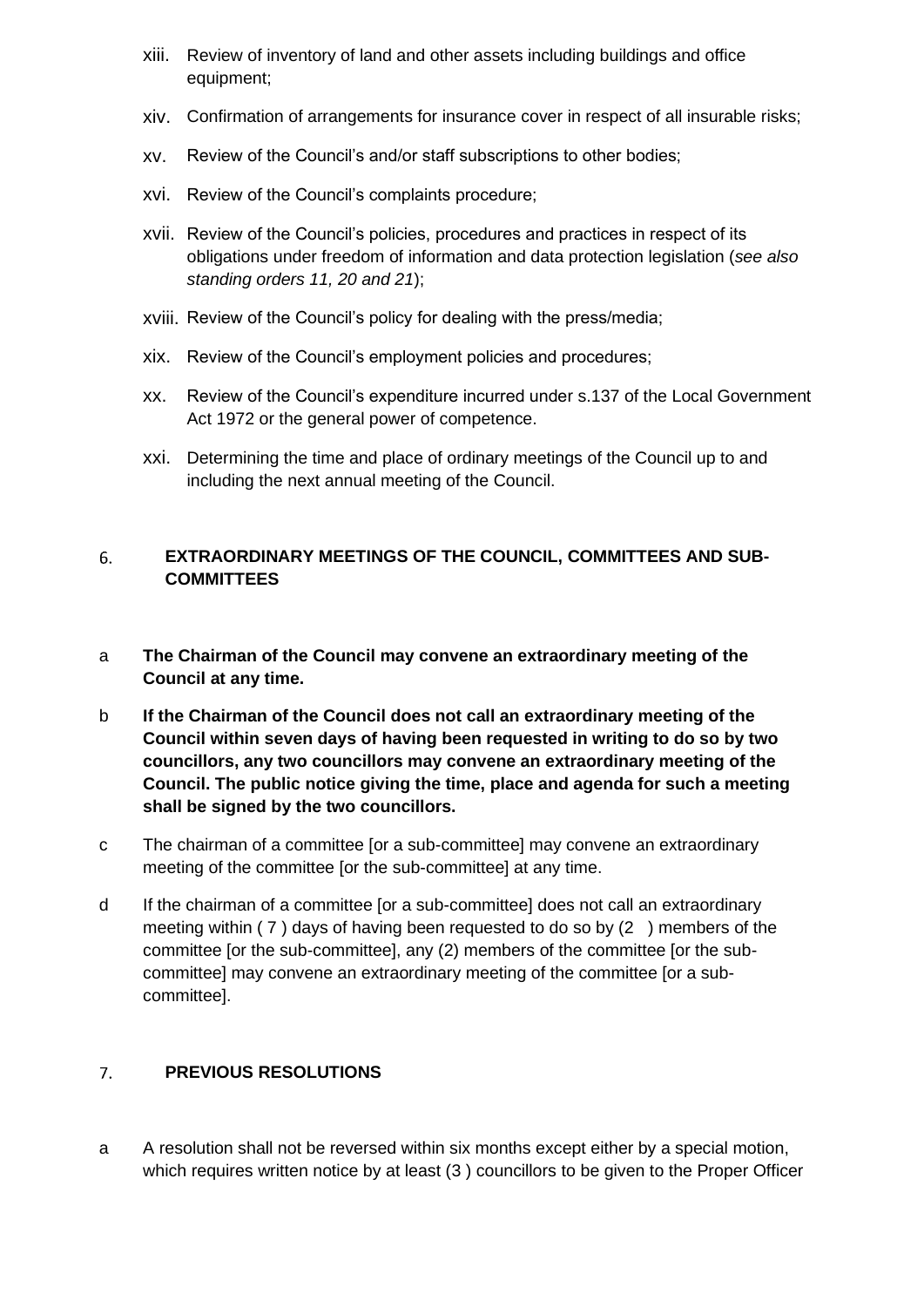in accordance with standing order 9, or by a motion moved in pursuance of the recommendation of a committee or a sub-committee.

b When a motion moved pursuant to standing order 7(a) has been disposed of, no similar motion may be moved for a further six months.

#### <span id="page-11-0"></span>8. **VOTING ON APPOINTMENTS**

a Where more than two persons have been nominated for a position to be filled by the Council and none of those persons has received an absolute majority of votes in their favour, the name of the person having the least number of votes shall be struck off the list and a fresh vote taken. This process shall continue until a majority of votes is given in favour of one person. A tie in votes may be settled by the casting vote exercisable by the chairman of the meeting.

## <span id="page-11-1"></span>9. **MOTIONS FOR A MEETING THAT REQUIRE WRITTEN NOTICE TO BE GIVEN TO THE PROPER OFFICER**

- a A motion shall relate to the responsibilities of the meeting for which it is tabled and in any event shall relate to the performance of the Council's statutory functions, powers and obligations or an issue which specifically affects the Council's area or its residents.
- b No motion may be moved at a meeting unless it is on the agenda and the mover has given written notice of its wording to the Proper Officer at least (5 ) clear days before the meeting. Clear days do not include the day of the notice or the day of the meeting.
- c The Proper Officer may, before including a motion on the agenda received in accordance with standing order 9(b), correct obvious grammatical or typographical errors in the wording of the motion.
- d If the Proper Officer considers the wording of a motion received in accordance with standing order 9(b) is not clear in meaning, the motion shall be rejected until the mover of the motion resubmits it, so that it can be understood, in writing, to the Proper Officer at least ( 5 ) clear days before the meeting.
- e If the wording or subject of a proposed motion is considered improper, the Proper Officer shall consult with the chairman of the forthcoming meeting or, as the case may be, the councillors who have convened the meeting, to consider whether the motion shall be included in the agenda or rejected.
- f The decision of the Proper Officer as to whether or not to include the motion on the agenda shall be final.
- g Motions received shall be recorded and numbered in the order that they are received.
- h Motions rejected shall be recorded with an explanation by the Proper Officer of the reason for rejection.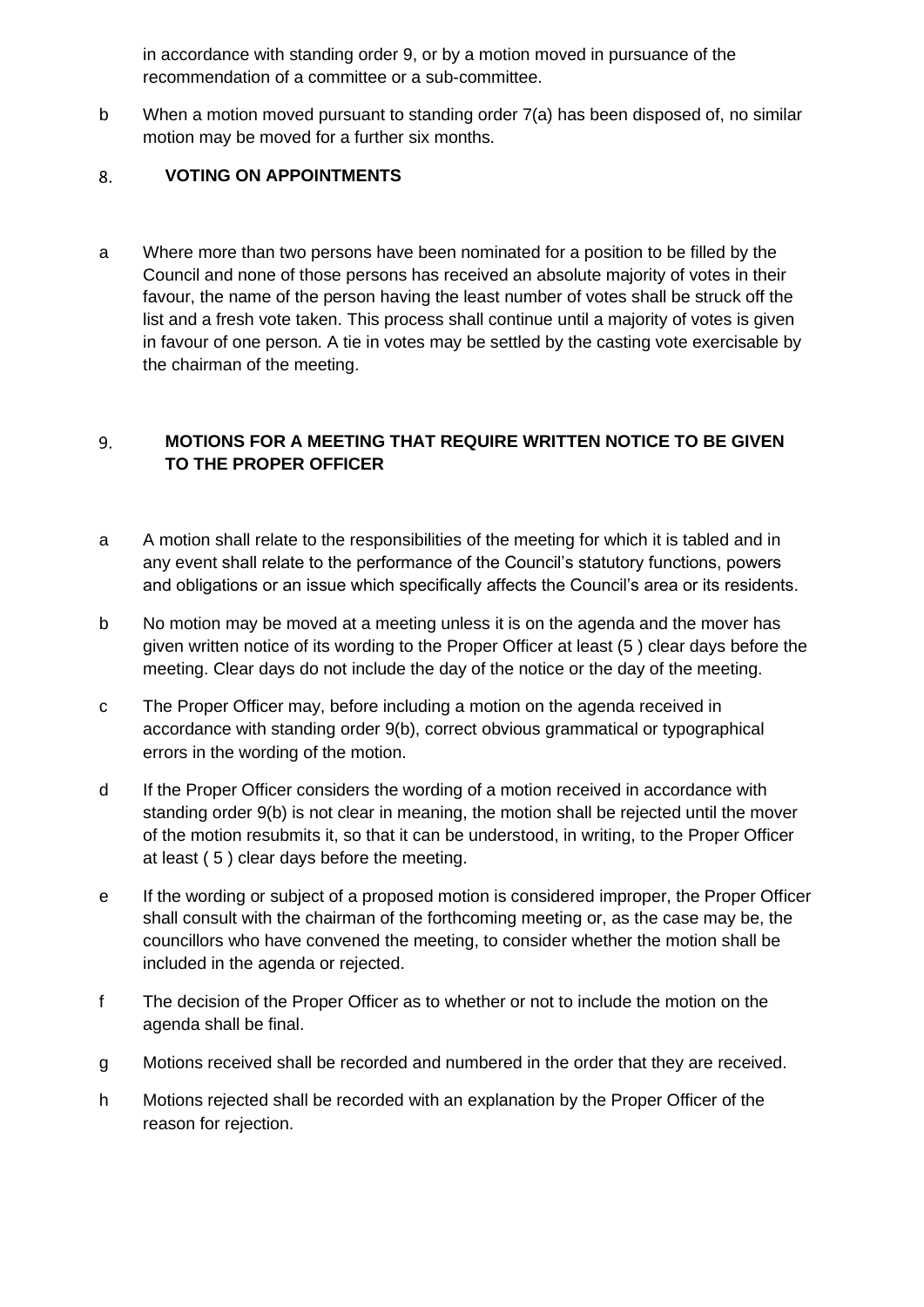#### <span id="page-12-0"></span>**MOTIONS AT A MEETING THAT DO NOT REQUIRE WRITTEN NOTICE**   $10.$

- a The following motions may be moved at a meeting without written notice to the Proper Officer:
	- i. to correct an inaccuracy in the draft minutes of a meeting;
	- ii. to move to a vote;
	- iii. to defer consideration of a motion;
	- iv. to refer a motion to a particular committee or sub-committee;
	- v. to appoint a person to preside at a meeting;
	- vi. to change the order of business on the agenda;
	- vii. to proceed to the next business on the agenda;
	- viii. to require a written report;
	- ix. to appoint a committee or sub-committee and their members;
	- x. to extend the time limits for speaking;
	- xi. to exclude the press and public from a meeting in respect of confidential or other information which is prejudicial to the public interest;
	- xii. to not hear further from a councillor or a member of the public;
	- xiii. to exclude a councillor or member of the public for disorderly conduct;
	- xiv. to temporarily suspend the meeting;
	- xv. to suspend a particular standing order (unless it reflects mandatory statutory or legal requirements);
	- xvi. to adjourn the meeting; or
	- xvii. to close the meeting.

#### <span id="page-12-1"></span>**MANAGEMENT OF INFORMATION**   $11.$

*See also standing order 20.*

- a **The Council shall have in place and keep under review, technical and organisational measures to keep secure information (including personal data) which it holds in paper and electronic form. Such arrangements shall include deciding who has access to personal data and encryption of personal data.**
- b **The Council shall have in place, and keep under review, policies for the retention and safe destruction of all information (including personal data) which it holds in paper and electronic form. The Council's retention policy shall confirm the period for which information (including personal data) shall be retained or if this is not possible the criteria used to determine that period (e.g. the Limitation Act 1980).**
- c **The agenda, papers that support the agenda and the minutes of a meeting shall not disclose or otherwise undermine confidential information or personal data**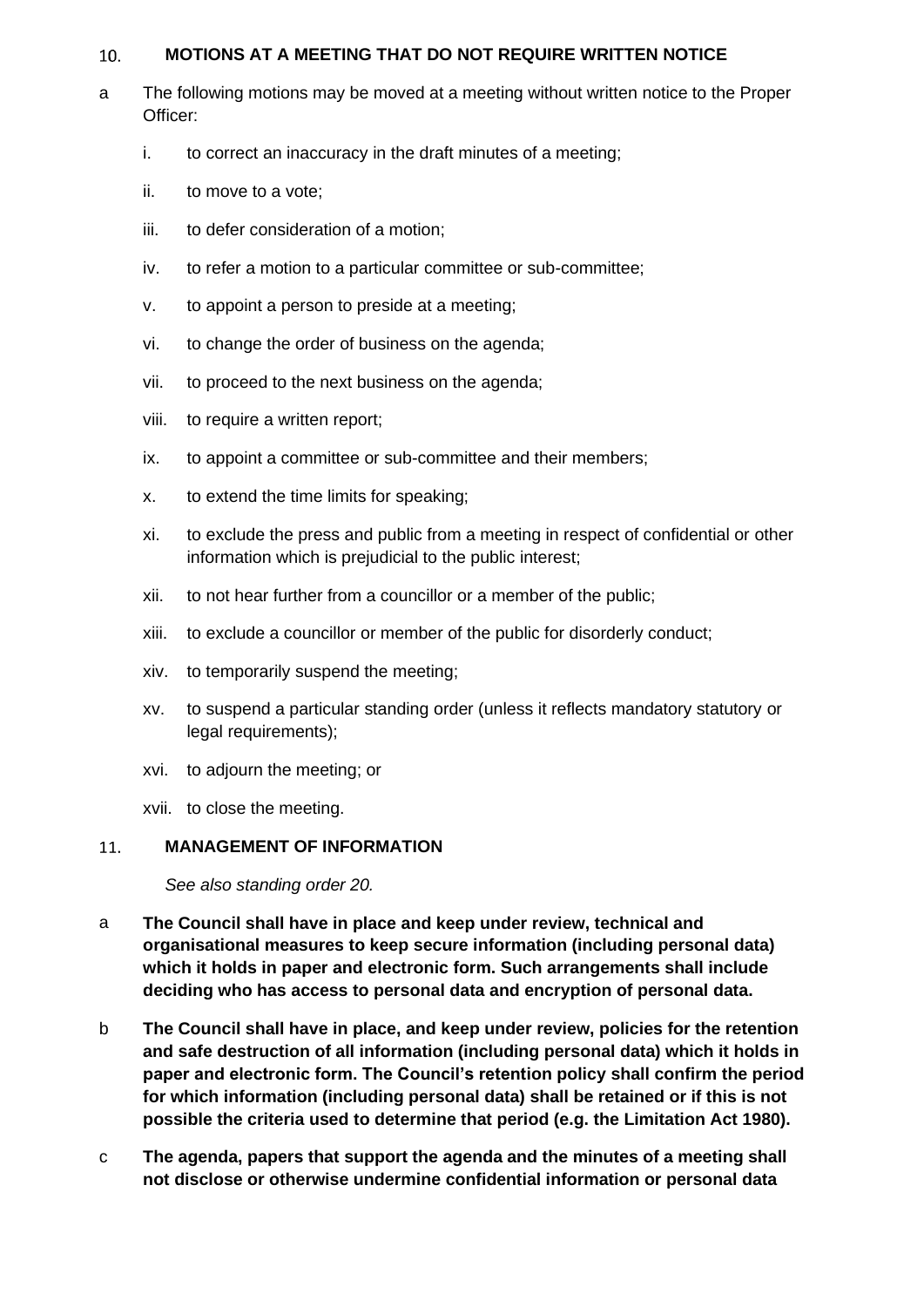**without legal justification.** 

d **Councillors, staff, the Council's contractors and agents shall not disclose confidential information or personal data without legal justification.**

#### <span id="page-13-0"></span>**DRAFT MINUTES**  12.

| <b>Full Council meetings</b> |  |
|------------------------------|--|
| Committee meetings           |  |
| Sub-committee meetings       |  |

- a If the draft minutes of a preceding meeting have been served on councillors with the agenda to attend the meeting at which they are due to be approved for accuracy, they shall be taken as read.
- b There shall be no discussion about the draft minutes of a preceding meeting except in relation to their accuracy. A motion to correct an inaccuracy in the draft minutes shall be moved in accordance with standing order 10(a)(i).
- c The accuracy of draft minutes, including any amendment(s) made to them, shall be confirmed by resolution and shall be signed by the chairman of the meeting and stand as an accurate record of the meeting to which the minutes relate.
- d If the chairman of the meeting does not consider the minutes to be an accurate record of the meeting to which they relate, he shall sign the minutes and include a paragraph in the following terms or to the same effect:

"The chairman of this meeting does not believe that the minutes of the meeting of the ( ) held on [date] in respect of ( ) were a correct record but his view was not upheld by the meeting and the minutes are confirmed as an accurate record of the proceedings."

- e **If the Council's gross annual income or expenditure (whichever is**
- ● **higher) does not exceed £25,000, it shall publish draft minutes on a website which is publicly accessible and free of charge not later than one month after the meeting has taken place.**
	- f Subject to the publication of draft minutes in accordance with standing order 12(e) and standing order 20(a) and following a resolution which confirms the accuracy of the minutes of a meeting, the draft minutes or recordings of the meeting for which approved minutes exist shall be destroyed.

#### <span id="page-13-1"></span>13. **CODE OF CONDUCT AND DISPENSATIONS**

*See also standing order 3(u).* 

- a All councillors and non-councillors with voting rights shall observe the code of conduct adopted by the Council.
- b Unless he has been granted a dispensation, a councillor or non-councillor with voting rights shall withdraw from a meeting when it is considering a matter in which he has a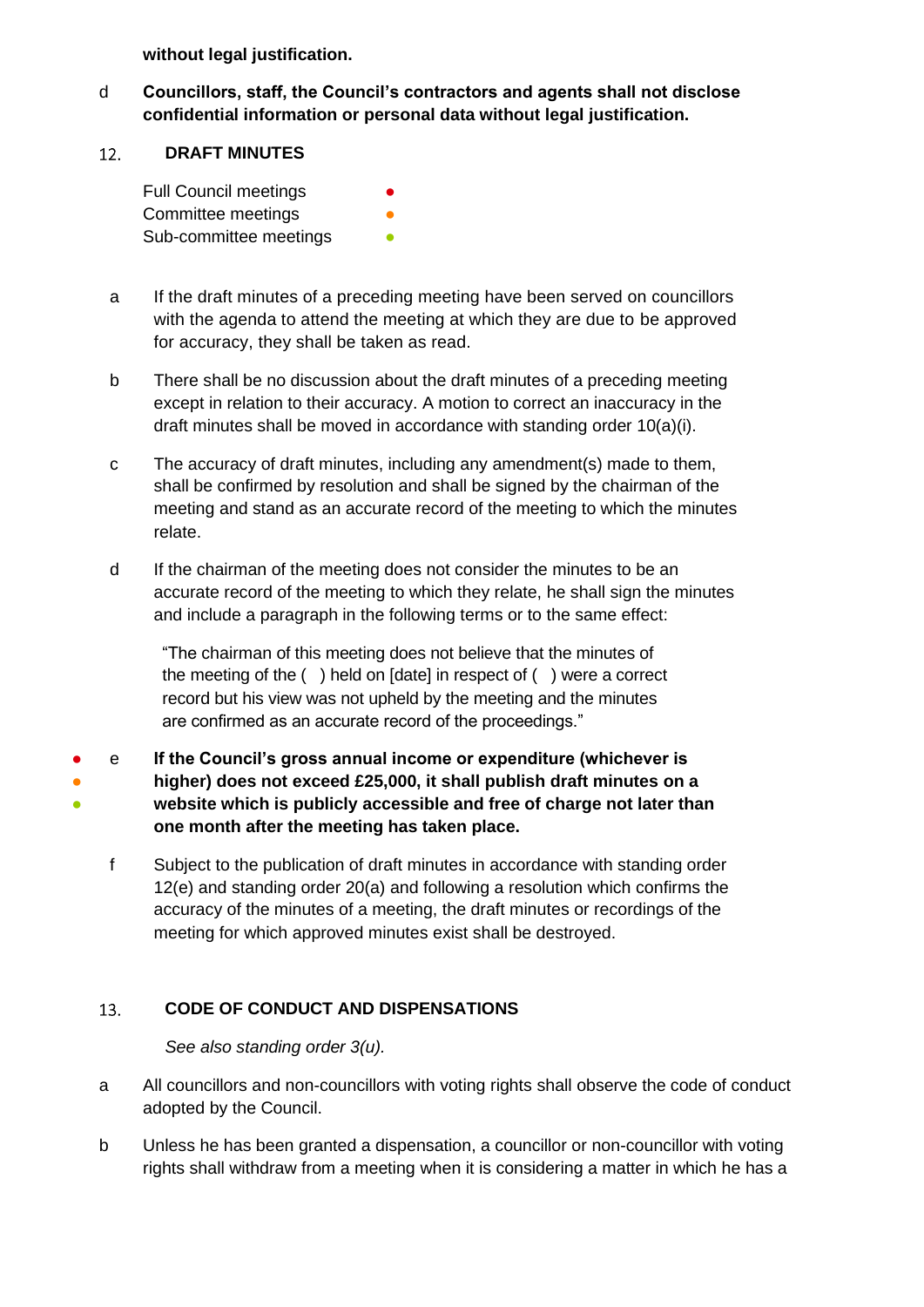disclosable pecuniary interest. He may return to the meeting after it has considered the matter in which he had the interest.

- c Unless he has been granted a dispensation, a councillor or non-councillor with voting rights shall withdraw from a meeting when it is considering a matter in which he has another interest if so required by the Council's code of conduct. He may return to the meeting after it has considered the matter in which he had the interest.
- d **Dispensation requests shall be in writing and submitted to the Proper Officer** as soon as possible before the meeting, or failing that, at the start of the meeting for which the dispensation is required.
- e A decision as to whether to grant a dispensation shall be made [by the Proper Officer] OR [by a meeting of the Council, or committee or sub-committee for which the dispensation is required] and that decision is final.
- f A dispensation request shall confirm:
	- i. the description and the nature of the disclosable pecuniary interest or other interest to which the request for the dispensation relates;
	- ii. whether the dispensation is required to participate at a meeting in a discussion only or a discussion and a vote;
	- iii. the date of the meeting or the period (not exceeding four years) for which the dispensation is sought; and
	- iv. an explanation as to why the dispensation is sought.
- g Subject to standing orders 13(d) and (f), a dispensation request shall be considered [by the Proper Officer before the meeting or, if this is not possible, at the start of the meeting for which the dispensation is required] OR [at the beginning of the meeting of the Council, or committee or sub-committee for which the dispensation is required].
- **h A dispensation may be granted in accordance with standing order 13(e) if having regard to all relevant circumstances any of the following apply:**
	- **i. without the dispensation the number of persons prohibited from participating in the particular business would be so great a proportion of the meeting transacting the business as to impede the transaction of the business;**
	- **ii. granting the dispensation is in the interests of persons living in the Council's area; or**
	- **iii. it is otherwise appropriate to grant a dispensation.**

#### <span id="page-14-0"></span>14. **CODE OF CONDUCT COMPLAINTS**

- a Upon notification by the District or Unitary Council that it is dealing with a complaint that a councillor or non-councillor with voting rights has breached the Council's code of conduct, the Proper Officer shall, subject to standing order 11, report this to the Council.
- b Where the notification in standing order 14(a) relates to a complaint made by the Proper Officer, the Proper Officer shall notify the Chairman of Council of this fact, and the Chairman shall nominate another staff member to assume the duties of the Proper Officer in relation to the complaint until it has been determined and the Council has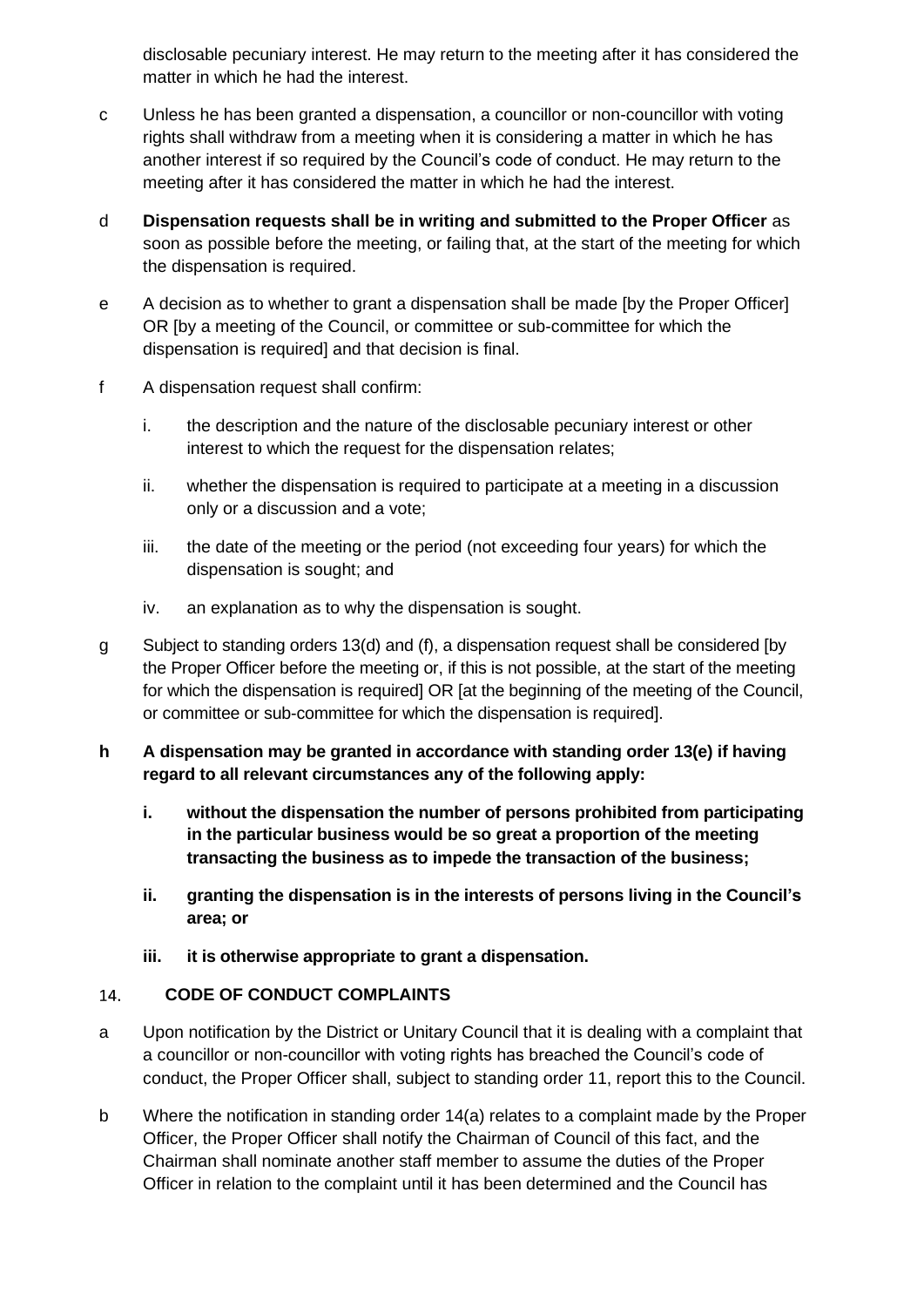agreed what action, if any, to take in accordance with standing order 14(d).

- c The Council may:
	- i. provide information or evidence where such disclosure is necessary to investigate the complaint or is a legal requirement;
	- ii. seek information relevant to the complaint from the person or body with statutory responsibility for investigation of the matter;
- d **Upon notification by the District or Unitary Council that a councillor or noncouncillor with voting rights has breached the Council's code of conduct, the Council shall consider what, if any, action to take against him. Such action excludes disqualification or suspension from office.**

#### <span id="page-15-0"></span>15. **PROPER OFFICER**

- a The Proper Officer shall be either (i) the clerk or (ii) other staff member(s) nominated by the Council to undertake the work of the Proper Officer when the Proper Officer is absent.
- b The Proper Officer shall:
	- i. **at least three clear days before a meeting of the council, a committee** or a sub-committee**,**
		- **serve on councillors by delivery or post at their residences or by email authenticated in such manner as the Proper Officer thinks fit, a signed summons confirming the time, place and the agenda (provided the councillor has consented to service by email), and**
		- **Provide, in a conspicuous place, public notice of the time, place and agenda (provided that the public notice with agenda of an extraordinary meeting of the Council convened by councillors is signed by them).**

*See standing order 3(b) for the meaning of clear days for a meeting of a full council and standing order 3(c) for the meaning of clear days for a meeting of a committee;*

- ii. subject to standing order 9, include on the agenda all motions in the order received unless a councillor has given written notice at least ( ) days before the meeting confirming his withdrawal of it;
- iii. **convene a meeting of the Council for the election of a new Chairman of the Council, occasioned by a casual vacancy in his office;**
- iv. **facilitate inspection of the minute book by local government electors;**
- v. **receive and retain copies of byelaws made by other local authorities;**
- vi. hold acceptance of office forms from councillors;
- vii. hold a copy of every councillor's register of interests;
- viii. assist with responding to requests made under freedom of information legislation and rights exercisable under data protection legislation, in accordance with the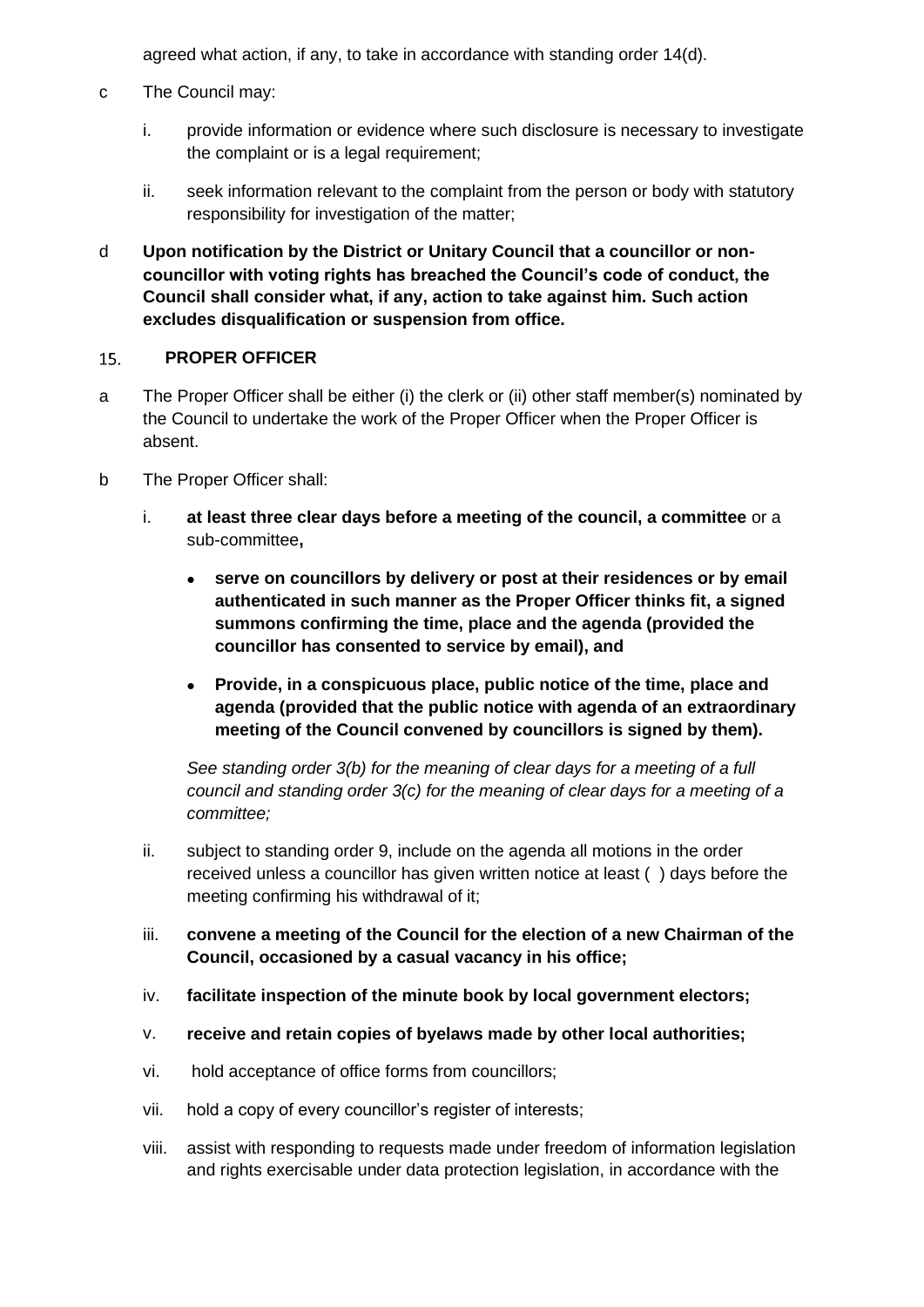Council's relevant policies and procedures;

- ix. liaise, as appropriate, with the Council's Data Protection Officer (if there is one);
- x. receive and send general correspondence and notices on behalf of the Council except where there is a resolution to the contrary;
- xi. assist in the organisation of, storage of, access to, security of and destruction of information held by the Council in paper and electronic form subject to the requirements of data protection and freedom of information legislation and other legitimate requirements (e.g. the Limitation Act 1980);
- xii. arrange for legal deeds to be executed; (*see also standing order 23);*
- xiii. arrange or manage the prompt authorisation, approval, and instruction regarding any payments to be made by the Council in accordance with its financial regulations;
- xiv. record every planning application notified to the Council and the Council's response to the local planning authority in a book for such purpose;
- xv. refer a planning application received by the Council to the [Chairman or in his absence the Vice-Chairman (if there is one) of the Council] OR [Chairman or in his absence Vice-Chairman (if there is one) of the ( ) Committee] within two working days of receipt to facilitate an extraordinary meeting if the nature of a planning application requires consideration before the next ordinary meeting of [the Council] OR [( ) committee];
- xvi. manage access to information about the Council via the publication scheme; and
- xvii. retain custody of the seal of the Council (if there is one) which shall not be used without a resolution to that effect. (s*ee also standing order 23).*

#### <span id="page-16-0"></span>**RESPONSIBLE FINANCIAL OFFICER**   $16.$

a The Council shall appoint appropriate staff member(s) to undertake the work of the Responsible Financial Officer when the Responsible Financial Officer is absent.

#### <span id="page-16-1"></span>17. **ACCOUNTS AND ACCOUNTING STATEMENTS**

- a "Proper practices" in standing orders refer to the most recent version of "Governance and Accountability for Local Councils – a Practitioners' Guide".
- b All payments by the Council shall be authorised, approved and paid in accordance with the law, proper practices and the Council's financial regulations.
- c The Responsible Financial Officer shall supply to each councillor as soon as practicable after 30 June, 30 September and 31 December in each year a statement to summarise:
	- i. the Council's receipts and payments (or income and expenditure) for each quarter;
	- ii. the Council's aggregate receipts and payments (or income and expenditure) for the year to date;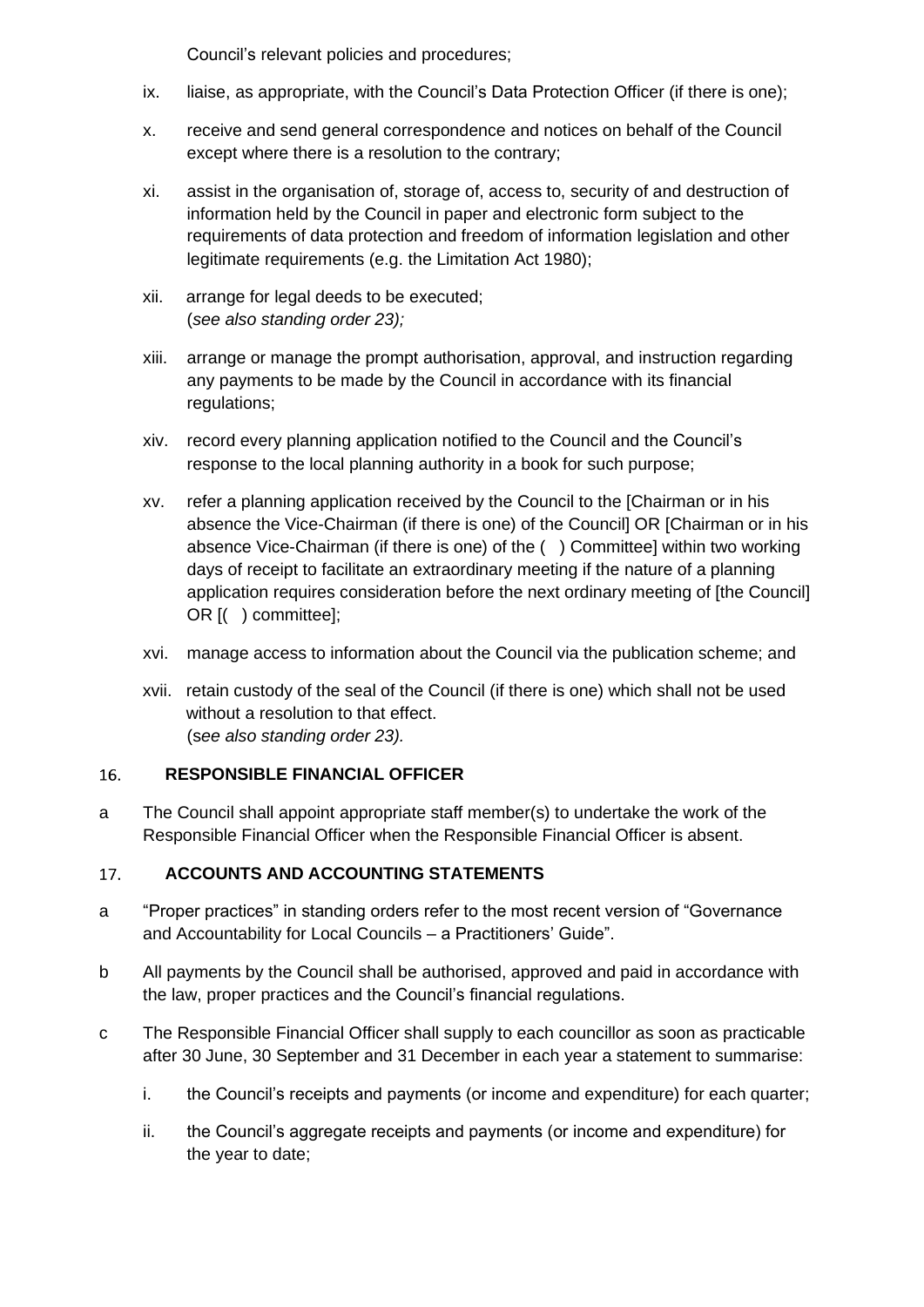iii. the balances held at the end of the quarter being reported and

which includes a comparison with the budget for the financial year and highlights any actual or potential overspends.

- d As soon as possible after the financial year end at 31 March, the Responsible Financial Officer shall provide:
	- i. each councillor with a statement summarising the Council's receipts and payments (or income and expenditure) for the last quarter and the year to date for information; and
	- ii. to the Council the accounting statements for the year in the form of Section 2 of the annual governance and accountability return, as required by proper practices, for consideration and approval.
- e The year-end accounting statements shall be prepared in accordance with proper practices and apply the form of accounts determined by the Council (receipts and payments, or income and expenditure) for the year to 31 March. A completed draft annual governance and accountability return shall be presented to all councillors at least 14 days prior to anticipated approval by the Council. The annual governance and accountability return of the Council, which is subject to external audit, including the annual governance statement, shall be presented to the Council for consideration and formal approval before 30 June.

#### <span id="page-17-0"></span>**FINANCIAL CONTROLS AND PROCUREMENT** 18.

- a. The Council shall consider and approve financial regulations drawn up by the Responsible Financial Officer, which shall include detailed arrangements in respect of the following:
	- i. the keeping of accounting records and systems of internal controls;
	- ii. the assessment and management of financial risks faced by the Council;
	- iii. the work of the independent internal auditor in accordance with proper practices and the receipt of regular reports from the internal auditor, which shall be required at least annually;
	- iv. the inspection and copying by councillors and local electors of the Council's accounts and/or orders of payments; and
	- v. whether contracts with an estimated value below **£25,000** due to special circumstances are exempt from a tendering process or procurement exercise.
- b. Financial regulations shall be reviewed regularly and at least annually for fitness of purpose.
- c. **A public contract regulated by the Public Contracts Regulations 2015 with an estimated value in excess of £25,000 but less than the relevant thresholds in standing order 18(f) is subject to Regulations 109-114 of the Public Contracts Regulations 2015 which include a requirement on the Council to advertise the contract opportunity on the Contracts Finder website regardless of what other means it uses to advertise the opportunity unless it proposes to use an existing list of approved suppliers (framework agreement).**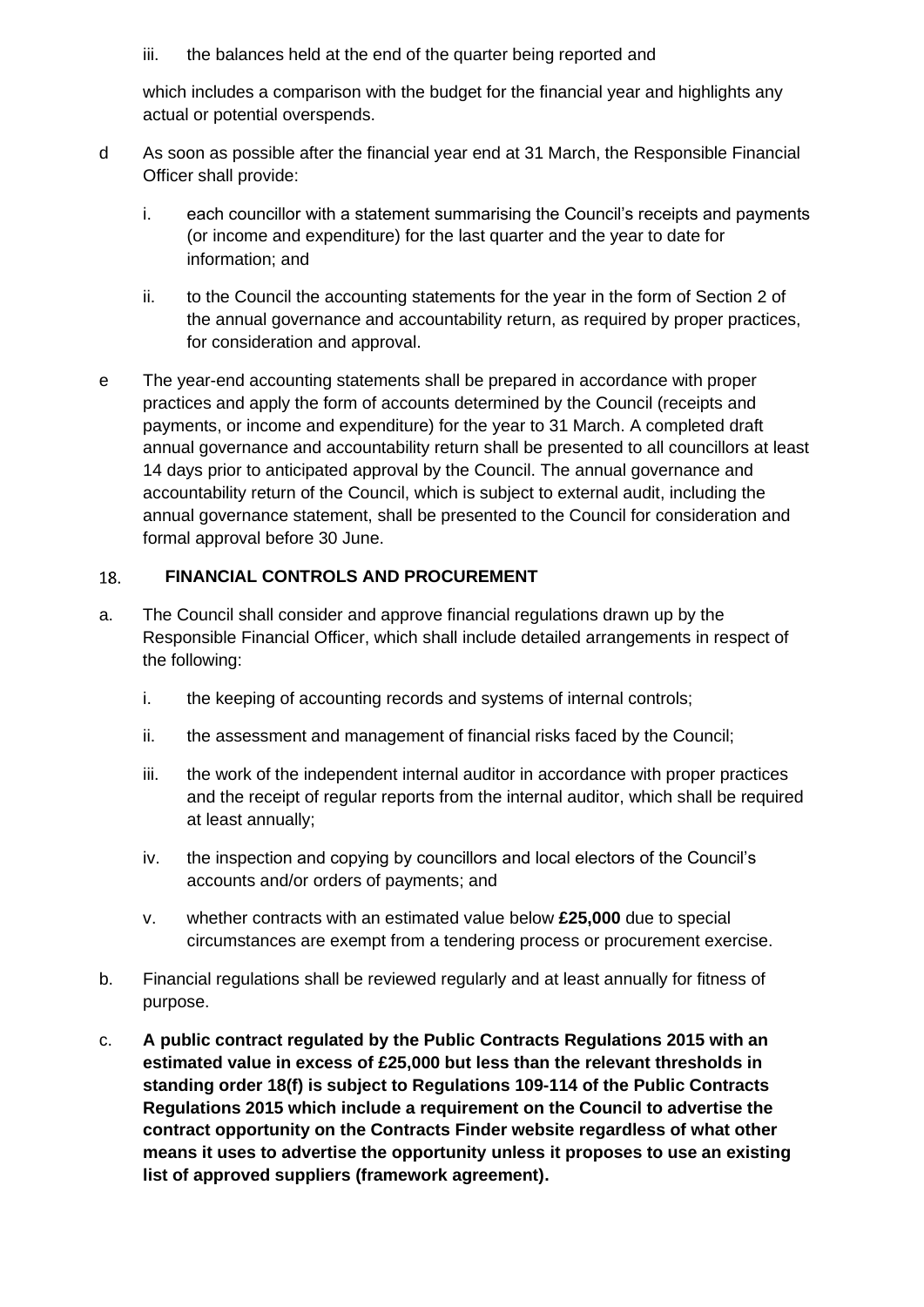- d. Subject to additional requirements in the financial regulations of the Council, the tender process for contracts for the supply of goods, materials, services or the execution of works shall include, as a minimum, the following steps:
	- i. a specification for the goods, materials, services or the execution of works shall be drawn up;
	- ii. an invitation to tender shall be drawn up to confirm (i) the Council's specification (ii) the time, date and address for the submission of tenders (iii) the date of the Council's written response to the tender and (iv) the prohibition on prospective contractors contacting councillors or staff to encourage or support their tender outside the prescribed process;
	- iii. the invitation to tender shall be advertised in a local newspaper and in any other manner that is appropriate;
	- iv. tenders are to be submitted in writing in a sealed marked envelope addressed to the Proper Officer;
	- v. tenders shall be opened by the Proper Officer in the presence of at least one councillor after the deadline for submission of tenders has passed;
	- vi. tenders are to be reported to and considered by the appropriate meeting of the Council or a committee or sub-committee with delegated responsibility.
- e. Neither the Council, nor a committee or a sub-committee with delegated responsibility for considering tenders, is bound to accept the lowest value tender.
- f. **A public contract regulated by the Public Contracts Regulations 2015 with an estimated value in excess of £181,302 for a public service or supply contract or in excess of £4,551,413 for a public works contract (or other thresholds determined by the European Commission every two years and published in the Official Journal of the European Union (OJEU)) shall comply with the relevant procurement procedures and other requirements in the Public Contracts Regulations 2015 which include advertising the contract opportunity on the Contracts Finder website and in OJEU.**
- g. **A public contract in connection with the supply of gas, heat, electricity, drinking water, transport services, or postal services to the public; or the provision of a port or airport; or the exploration for or extraction of gas, oil or solid fuel with an estimated value in excess of £363,424 for a supply, services or design contract; or in excess of £4,551,413 for a works contract; or £820,370 for a social and other specific services contract (or other thresholds determined by the European Commission every two years and published in OJEU) shall comply with the relevant procurement procedures and other requirements in the Utilities Contracts Regulations 2016.**

#### <span id="page-18-0"></span>19. **HANDLING STAFF MATTERS**

- a A matter personal to a member of staff that is being considered by a meeting of [Council] OR [the ( ) committee] OR [the ( ) sub-committee] is subject to standing order 11.
- b Subject to the Council's policy regarding absences from work, the Council's most senior member of staff shall notify the chairman of [the () committee] OR [the () sub-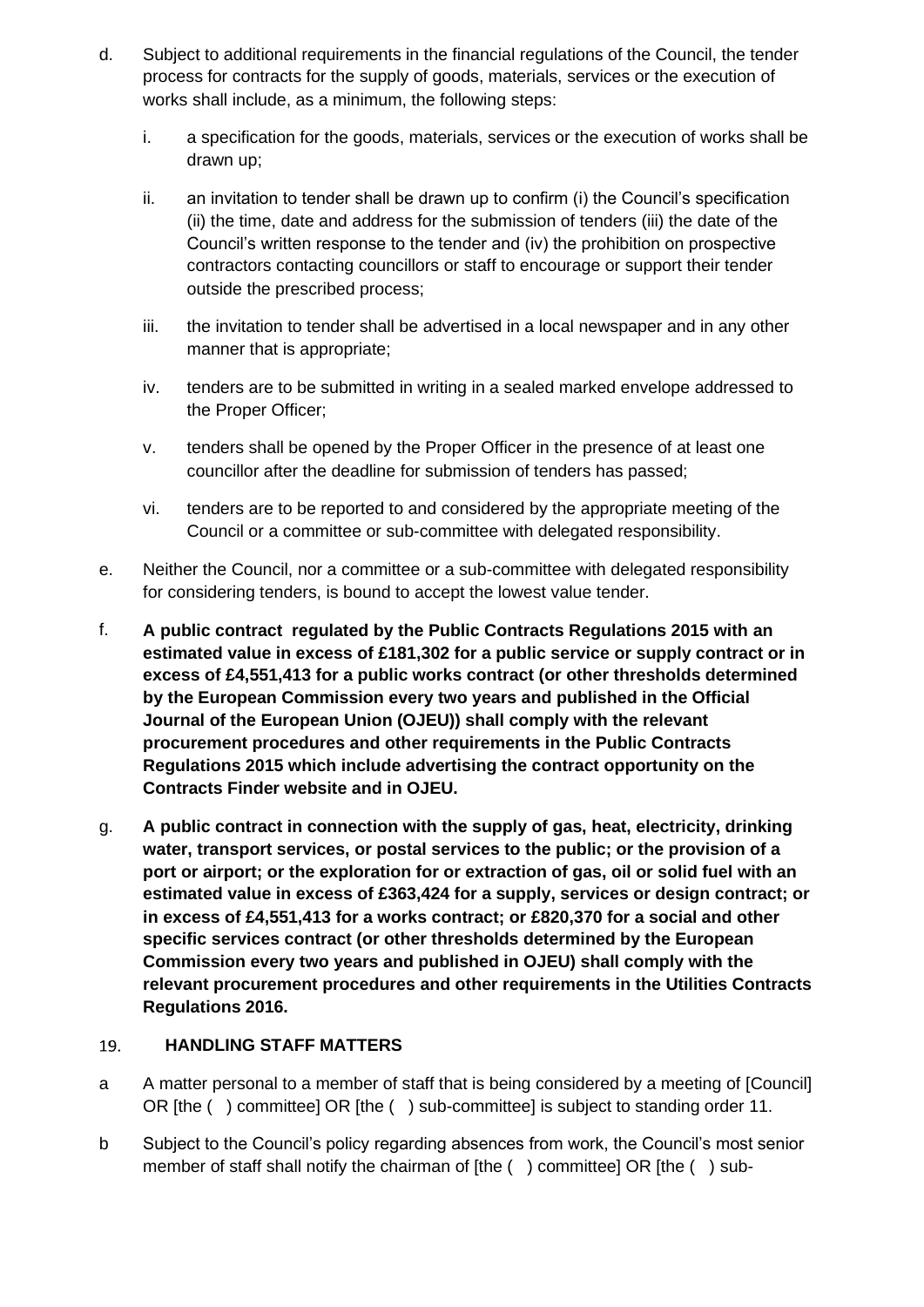committee] or, if he is not available, the vice-chairman (if there is one) of [the ( ) committee] OR [the ( ) sub-committee] of absence occasioned by illness or other reason and that person shall report such absence to [the () committee] OR [the () sub-committee] at its next meeting.

- c The chairman of [the ( ) committee] OR [the ( ) sub-committee] or in his absence, the vice-chairman shall upon a resolution conduct a review of the performance and annual appraisal of the work of [the member of staff's job title]. The reviews and appraisal shall be reported in writing and are subject to approval by resolution by [the ( ) committee] OR [the ( ) sub-committee].
- d Subject to the Council's policy regarding the handling of grievance matters, the Council's most senior member of staff (or other members of staff) shall contact the chairman of [the ( ) committee] OR [the ( ) sub-committee] or in his absence, the vice-chairman of [the ( ) committee] OR [the ( ) sub-committee] in respect of an informal or formal grievance matter, and this matter shall be reported back and progressed by resolution of [the () committee] OR [the ( ) sub-committee].
- e Subject to the Council's policy regarding the handling of grievance matters, if an informal or formal grievance matter raised by [the member of staff's job title] relates to the chairman or vice-chairman of [the ( ) committee] OR [the ( ) sub-committee], this shall be communicated to another member of [the ( ) committee] OR [the ( ) subcommittee], which shall be reported back and progressed by resolution of [the ( ) committee] OR [the ( ) sub-committee].
- f Any persons responsible for all or part of the management of staff shall treat as confidential the written records of all meetings relating to their performance, capabilities, grievance or disciplinary matters.
- g In accordance with standing order 11(a), persons with line management responsibilities shall have access to staff records referred to in standing order 19(f).

#### <span id="page-19-0"></span> $20.$ **RESPONSIBILITIES TO PROVIDE INFORMATION**

*See also standing order 21.*

- a **In accordance with freedom of information legislation, the Council shall publish information in accordance with its publication scheme and respond to requests for information held by the Council.**
- b. [*If gross annual income or expenditure (whichever is higher) does not exceed £25,000*] **The Council shall publish information in accordance with the requirements of the Smaller Authorities (Transparency Requirements) (England) Regulations 2015.**

OR

[*If gross annual income or expenditure (whichever is the higher) exceeds £200,000*] **The Council, shall publish information in accordance with the requirements of the Local Government (Transparency Requirements) (England) Regulations 2015**.

<span id="page-19-1"></span>**RESPONSIBILITIES UNDER DATA PROTECTION LEGISLATION**   $21.$ (Below is not an exclusive list).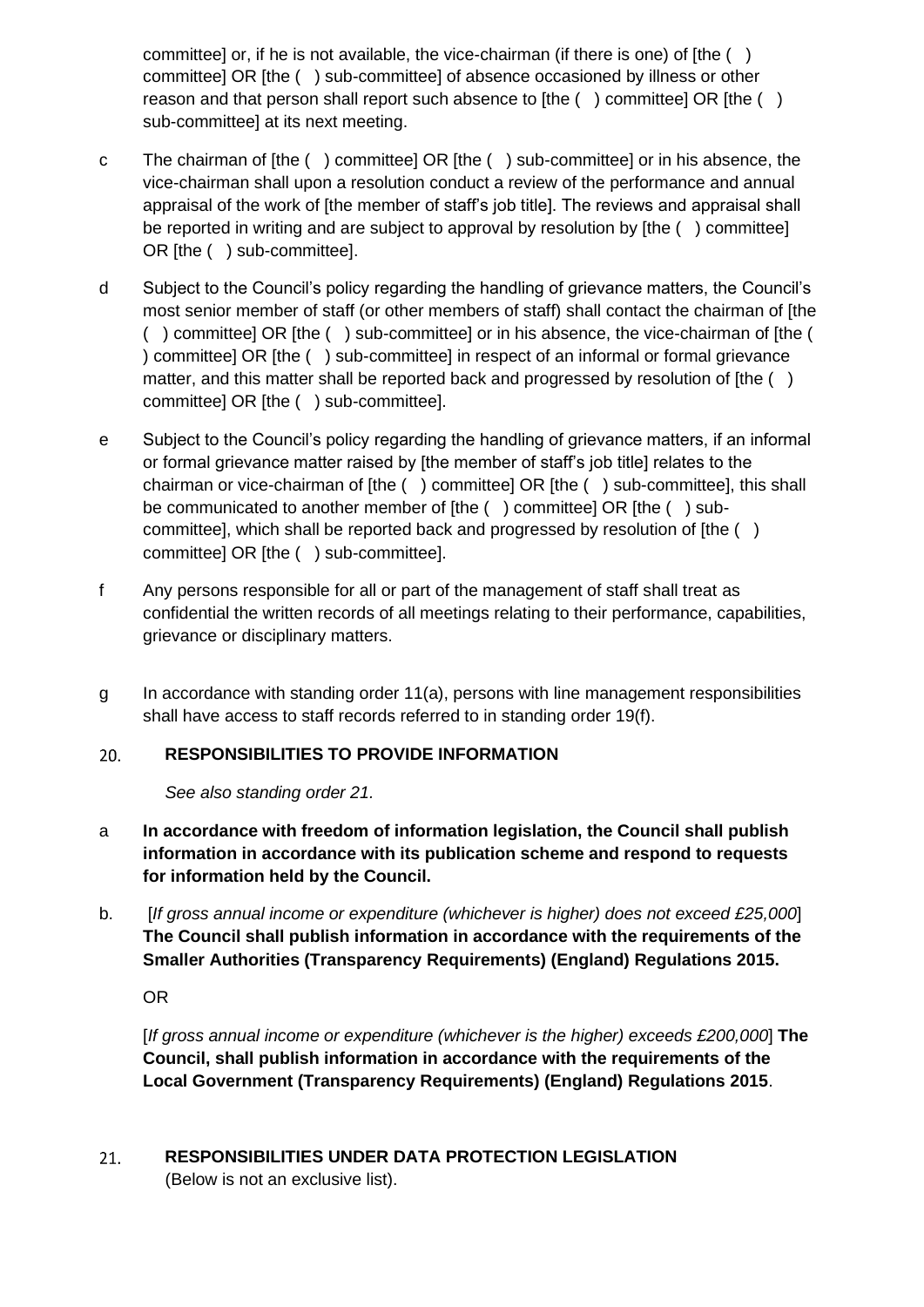*See also standing order 11.*

- a The Council may appoint a Data Protection Officer.
- b **The Council shall have policies and procedures in place to respond to an individual exercising statutory rights concerning his personal data.**
- c **The Council shall have a written policy in place for responding to and managing a personal data breach.**
- d **The Council shall keep a record of all personal data breaches comprising the facts relating to the personal data breach, its effects and the remedial action taken.**
- e **The Council shall ensure that information communicated in its privacy notice(s) is in an easily accessible and available form and kept up to date.**
- f **The Council shall maintain a written record of its processing activities.**

#### <span id="page-20-0"></span> $22.$ **RELATIONS WITH THE PRESS/MEDIA**

a Requests from the press or other media for an oral or written comment or statement from the Council, its councillors or staff shall be handled in accordance with the Council's policy in respect of dealing with the press and/or other media.

#### <span id="page-20-1"></span>**EXECUTION AND SEALING OF LEGAL DEEDS**  23.

*See also standing orders 15(b)(xii) and (xvii).*

- a A legal deed shall not be executed on behalf of the Council unless authorised by a resolution.
- b **[Subject to standing order 23(a), the Council's common seal shall alone be used for sealing a deed required by law. It shall be applied by the Proper Officer in the presence of two councillors who shall sign the deed as witnesses.]**

*The above is applicable to a Council with a common seal.*

OR

**[Subject to standing order 23(a), any two councillors may sign, on behalf of the Council, any deed required by law and the Proper Officer shall witness their signatures.]** 

<span id="page-20-2"></span>*The above is applicable to a Council without a common seal.*